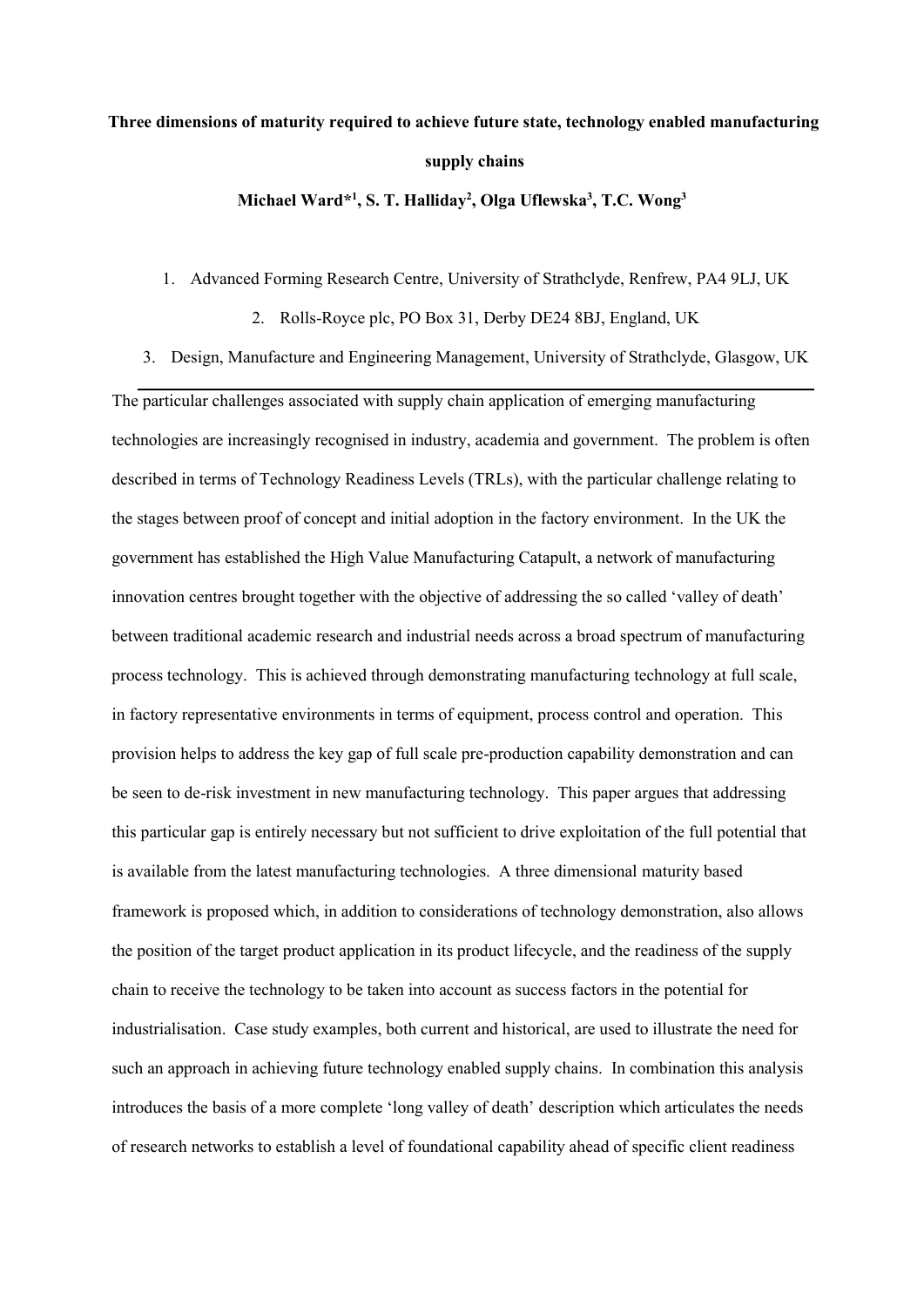projects in order to maximise overall pace and achieve a level of agility of delivery which is consistent with future views on digitalisation of manufacture.

Keywords: Technology readiness level, manufacturing readiness level, supply chain, technology management, valley of death, maturity

## **1. INTRODUCTION**

Product developers face a continual dilemma in specifying the componentry which drives the performance of their products between exploitation of latest technology and minimisation of supply chain risk. The drive to exploit latest technology is brought about by the need to achieve the best available design and manufacturing solutions to provide the most competitive products. Use of unknown or unproven technologies however carries risk both that the technology itself might not work, and that mature supply chains might not be established quickly enough to support demand and meet quality requirements. Likewise component manufacturers face a related dilemma between investment to meet apparent future product needs, and continued focus on running their operations to support the demand of today's customers and products.

The use of readiness based approaches to the de-risk technology reliant, complex product development is well understood and demonstrated. In general, readiness approaches are appealing to product developers on the basis that they provide a clear development route and means of assessing status in addressing future needs. They are most attractive in situations where the pace of introduction is sufficiently long term as to allow systematic technology planning, and where there is a need of at least a preparedness to develop technology as part of a committed product introduction programme. Hence they have been most widely applied to aerospace and defence applications. When used appropriately they can also aid component manufacturers in demonstrating a route to increased efficiency through the utilisation of new methods. The typical scenario is as outlined in Figure 1 which illustrates how multiple technology options might initially by down-selected into a relative few for which a business case and proof of concept can be implemented in a suitable timeframe. This scenario represents cases where TRL and derivative readiness approaches are generally employed to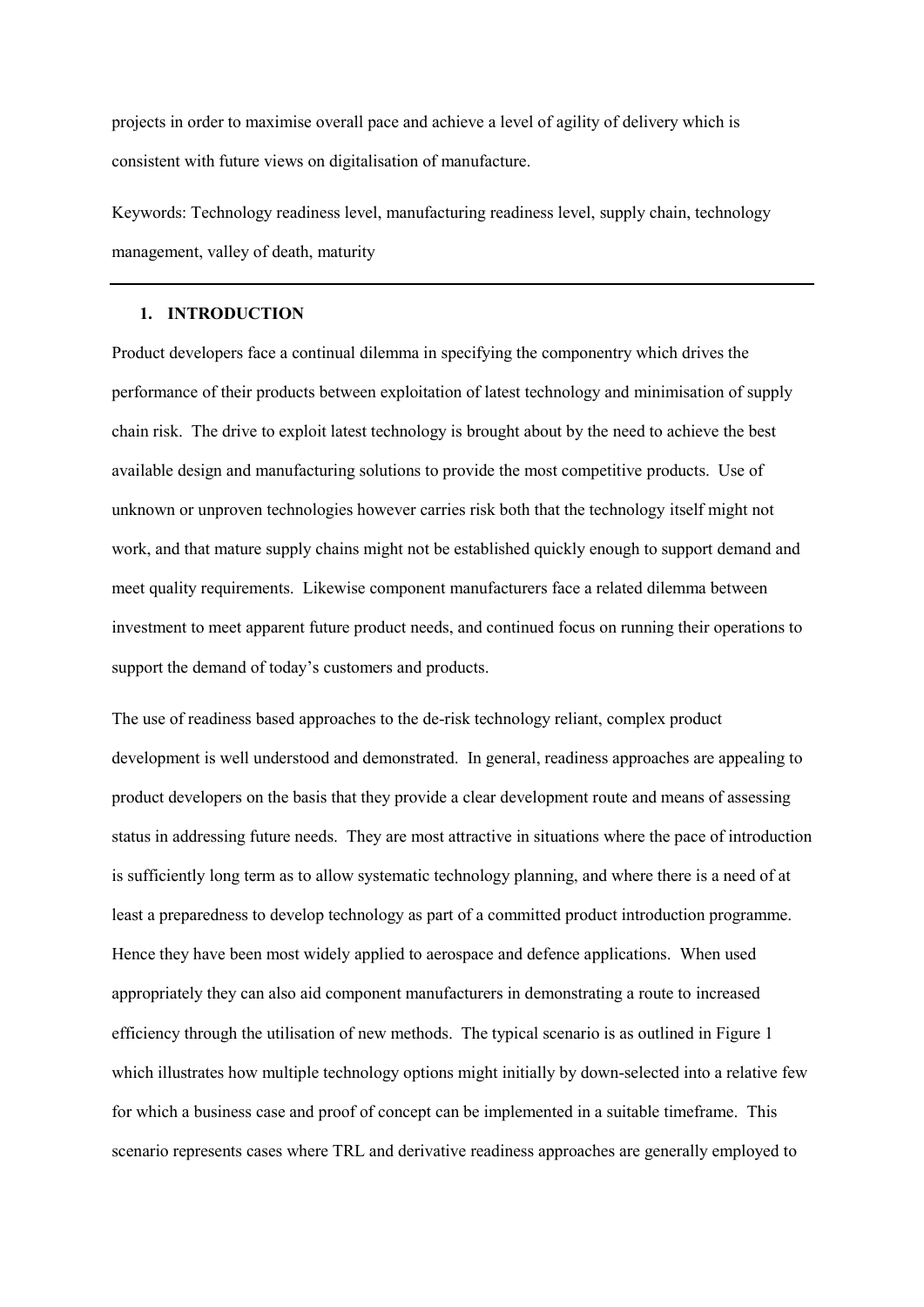help mitigate the risks of an unsuccessful or incomplete implementation. In these cases the so called 'valley of death' [1] or 'missing middle' as proposed by [2] both coincide with TRLs 4-6 and relate to scale-up of the technology from laboratory to industrial scale.

The applicability of the approach is much less clear, and the results therefore often far less effective, in addressing the more difficult scenario illustrated in Figure 2 which is triggered by a market failure of some kind. In this case it is argued that a 'Long Valley of Death' exists, which extends to stages prior to TRL/MCRL4 based on the need to address the primarily non-technological issues of supply chain partnership development, product alignment and the general appetite for change while technical propositions are being created in parallel. While these areas have been considered to some extent by earlier work which describes holistic and integrated approaches to readiness beyond TRL and MRL / MCRL, it will be argued here that there is a case for a 'Foundation for Innovation' approach which provides the basis of an assessment of the maturity of the underlying combined capability of a technology provider, target application, and associated supply chain as a precursor to large scale investment. Having a foundation for innovation would mean that the long term strategy which bridges the long valley of death is understood and largely in place.

Technology Readiness Levels (TRLs) first originated from NASA, and they were described as a "measurement system that aims to assess the maturity level of a particular technology" [3] or as "a discipline-independent, programmatic figure of merit (FOM) to allow more effective assessment of, and communication regarding the maturity of new technologies [4]. Technology Readiness Levels (TRLs) which originated from NASA [3] and Manufacturing Readiness Levels (MRLs) which developed by the US Department of Defence [5] are used extensively to articulate the 'valley of death' [1] between traditional university research and industrial implementation. The valley of death reference is meant to indicate a position in the technology implementation landscape where a disproportionate level of failure occurs. Both scales take their starting point from the NASA developed nine point TRL scale which describes technology maturation from the observation and reporting of basic principles (TRL1) to a fully operationally proven system (TRL9). In the case of the MRL scale a final stage of full rate production demonstrated and lean production practice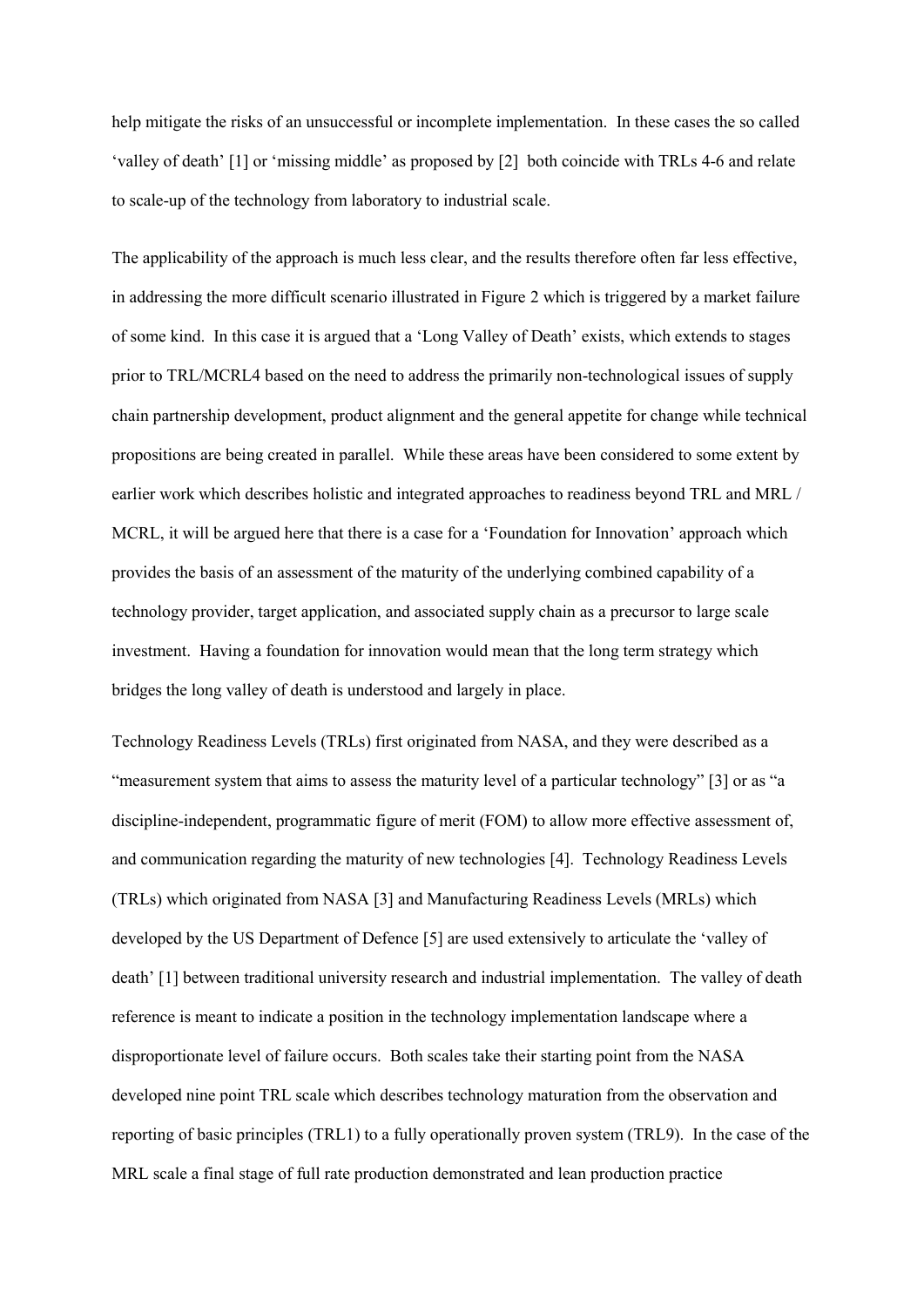implementation (MRL10) has been added to reflect the need for a level of continuous improvement to achieve sustainment of the capability. Sustainment of capability is a major ongoing challenge in the case of manufacturing technologies on the basis that "factories have to adapt to ever new challenges, trends and paradigms in manufacturing to stay competitive"[6]. In this sense "sustainability in manufacturing means the targets and approach for measurement to meet the high level goals within a manufacturing company" [7]. The theme of sustainability in the context of mature manufacturing technology manifests itself in several different forms through the approach described here.



Figure 1. *The established 'valley of death' scenario*



Figure 2. *Long Valley of Death scenario encountered when addressing systematic market failure*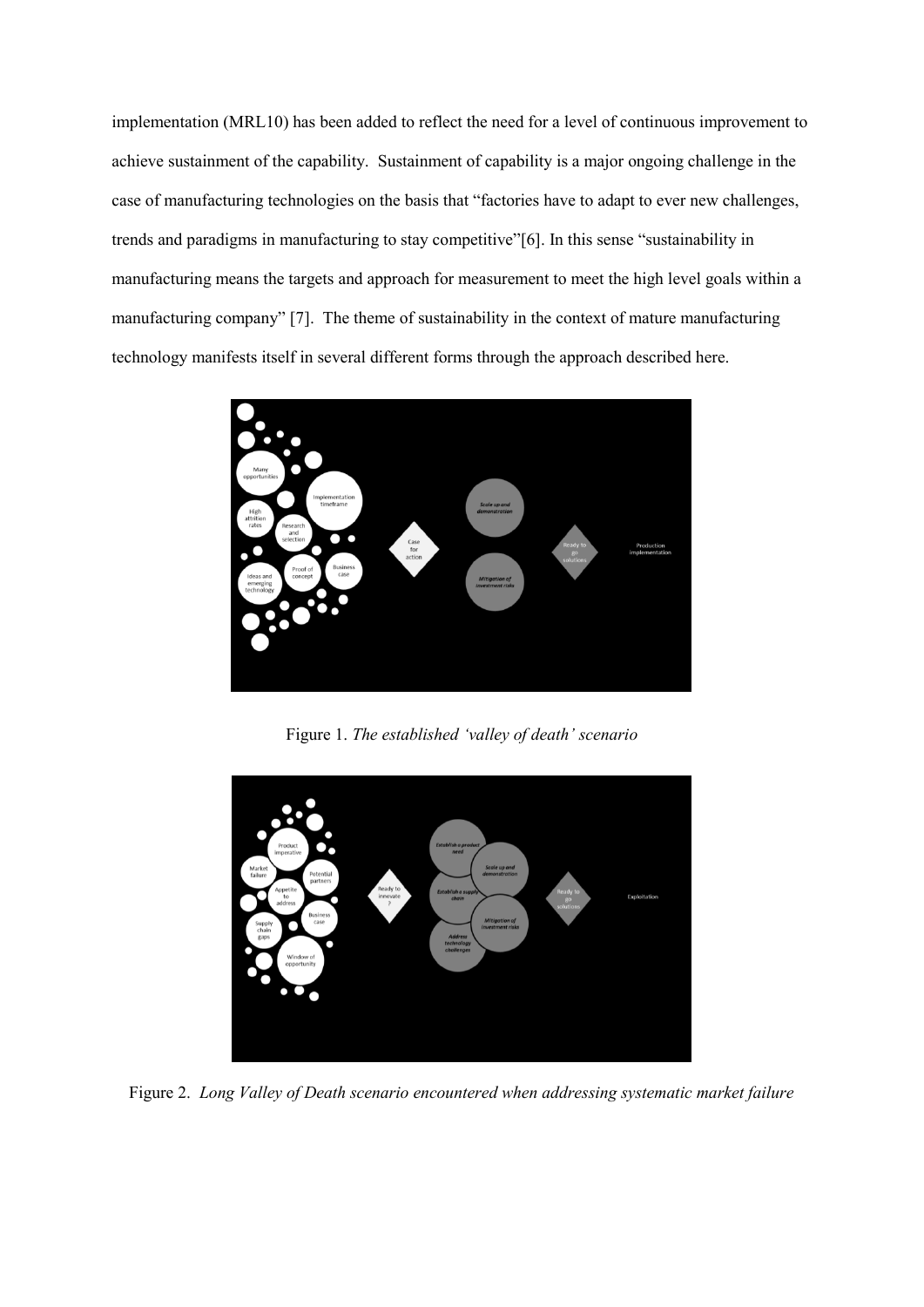The readiness level concept has been extended to manufacturing processes in the form of Manufacturing Readiness Levels (MRLs), as originally defined by the US DoD and subsequently developed within the automotive sector [8] and elsewhere. In parallel Rolls-Royce developed its own system of Manufacturing Capability Readiness Levels (MCRLs) [9]. The addition of the word 'capability' is important in the MCRL system and was included on the basis that the effective delivery of manufacturing innovation depends on much more than just technology maturity. Operational, commercial, organisational, and integration issues also need to be addressed and are of equal importance. MRL based approaches also recognise these issues, and consequently both MRL and MCRL methods could be classified as somewhat holistic readiness methodologies. In the interests of consistency between manufacturing and technology readiness, the nine point Manufacturing Capability Readiness Level (MCRL) scale derived directly from TRLs [5] will be used as the primary measure of manufacturing maturity in this paper.

Several other more holistic views of both TRL and MCRL have been developed in recent years. Mankins [10] built on the TRL scale to develop a more general approach to risk and readiness assessment. In this work Mankins recognised that R&D management needs to address threefold goals of improving performance parameters of new technology, driving maturation, and reducing risks relating to the eventual uptake of the technology. In developing a more complete view of technology risk mitigation he proposed the need for additional parameters relating to 'R&D degree of difficulty'  $(R&D^3)$  and 'Technology need value' (TNV), where five point scales are defined in each case. This much more complete view provides the basis to position TRLs within an overall R&D management context rather than is a simple maturity indicator. In defining Innovation Readiness Levels (IRLs) aimed primarily at incremental innovation Tao et el. [11] proposed a six point scale for product innovation. Most significantly Tao pays significant attention to a 'Chasm' phase which is deemed to exist when a technology first enters the market, and proposes market, organisational, partnership and risk factors which need to be considered at each of the six stages along with technology. Hicks et al. [12] developed a more general form of TRL focused product development through the definition of additional stages which relate to the enhancement of technology developed to TRL9, and through the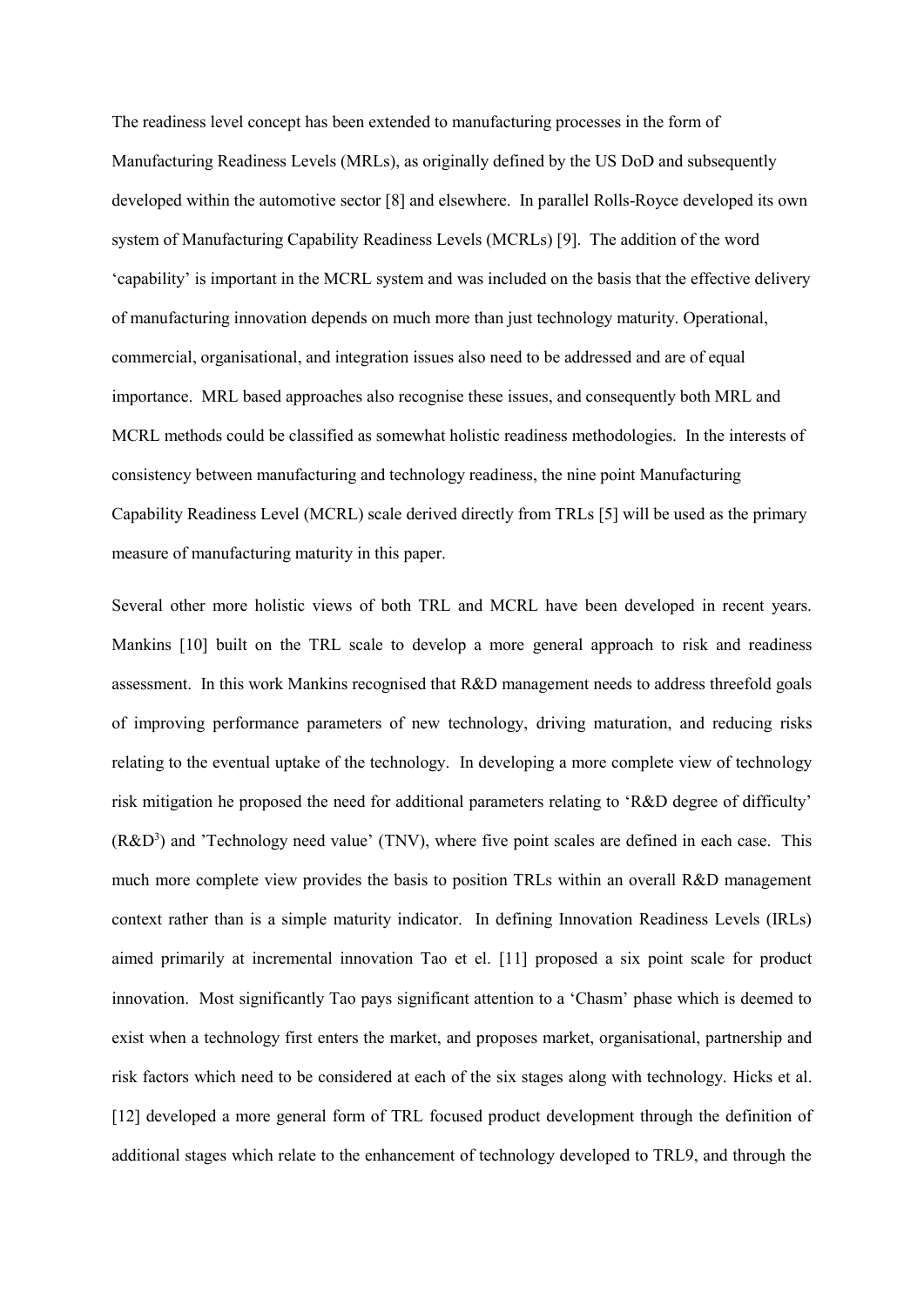Product Readiness Levels (PRLs) which include consideration of marketing, manufacturing and 'Other Functions'. Islam [13] attempted to combine thinking on IRLs with the established MRL scale to develop a five point Innovative Manufacturing Readiness Level (IMRL) scale which is proposed as particularly applicable to nano-manufacturing. Wang et al. [2] dealt with concurrent engineering and maturation via development of xRLs (Accelerated Readiness Levels) which bring together a combined or meta view of the total product readiness through combined consideration of separate MRL, TRL maturity status along with Business case Readiness Level (BcRL) and Ecosystem Readiness Levels (ERL) scales. All of these combined approaches have significant merit and effectively address Mankin's [10] risk management question with different emphasis. They all however deal primarily with providing a total approach to maximising the likelihood of success of a project that is assumed to be committed or demanded for an end user. It is fair to say that the readiness assessment has a crucial role "within the systems engineering decision making process" - Tetlay & John, 2009 [14]. They are less effective in dealing with the uncertain starting point seen in cases of market failure or technology push, where the need to take action is clear, at least to some degree, but where the existence prerequisites for success is difficult to assess.

## **2. CASE FOR ACTION**

All of these combined approaches described above have significant merit and effectively address Mankin's [10] risk management question with different emphasis. They all however deal primarily with providing a total approach to maximising the likelihood of success of a project that is assumed to be committed or demanded for an end user. They are less effective in dealing with market failures where the need to take some specific action is clear, at least to some degree, but where the existence of capabilities and plans is insufficient to guarantee success. Equally they are not well suited to dealing with the provision of base technology capability which might be needed to serve a number of end use applications.

A consideration of the distinction between the terms 'readiness' and 'maturity', as outlined by Tetlay & John, [14] is of value in this context. The two terms can be described as follows: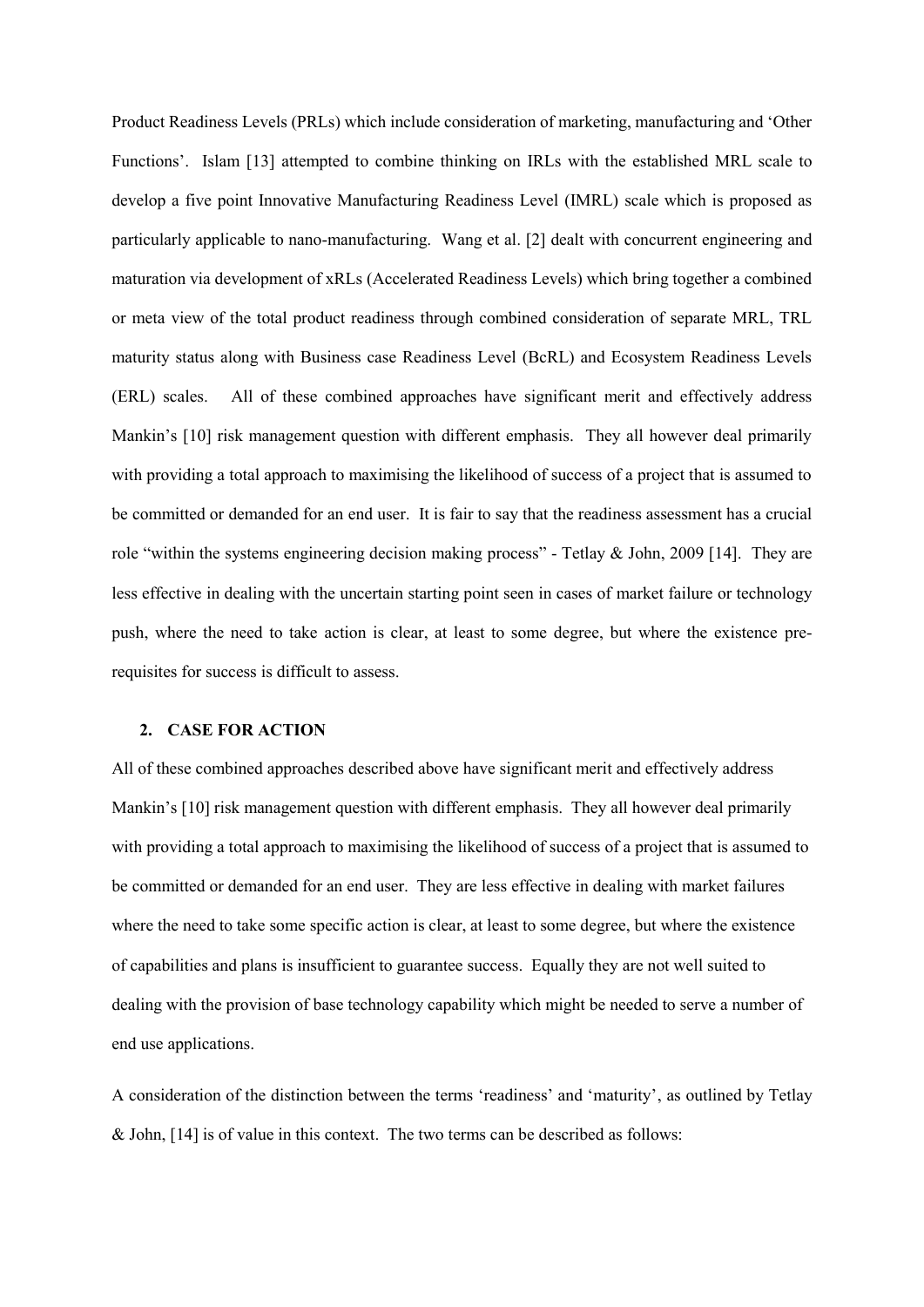- "Readiness refers to time. Specifically it means ready for operations at the present time" (Nuclear Decommissioning Authority [15]), or
- "Readiness, in the situation of a software environment (yet equally true for hardware), to be a measure of the suitability of a product for use within a larger system "in a particular context", i.e., with respect to specific requirements. Depending on its application, a product deemed to be mature may possess different degrees of readiness" (Seablom & Lemmerman [16]).

On the other hand, maturity is defined as follows:

- "Maturity is therefore regarded as a part of readiness (...), the system must first be fully 'mature' before it can be 'ready' for use" (Tetlay & John [14])
- "Maturity is the verification within an iterative process of the system development lifecycle and occurs before (…) readiness" (ibid.)

Hence, both concepts seem to be context-specific and so the technology would have to be validated according to the requirements that were given at the beginning of the process, in order to check how ready the technology is at a given time. The idea of a separate maturity view, as part of a mechanism for assessing for addressing situations where foundational technology is being placed 'on the shelf', or where a market failure is being addressed seems to be inherently appealing in supporting a slightly different range of usage scenarios. It is however considered to be essential to distinguish three separate but essential ingredients of maturity which can be thought of as complementary success factors for manufacturing technology insertion.

## **2.1.The technology maturity dimension**

In the case of technology, and manufacturing technology in particular it is only meaningful to state that a technology is 'at' a particular state of readiness if that level is being applied to a specific technology application project, or there have been sufficient developments across a spectrum of applications such that it can be taken as the underlying maturity level for future projects. The fact that somebody somewhere has achieved a high level of maturity for similar technology under different circumstances of application is interesting in providing confidence about what might be possible, but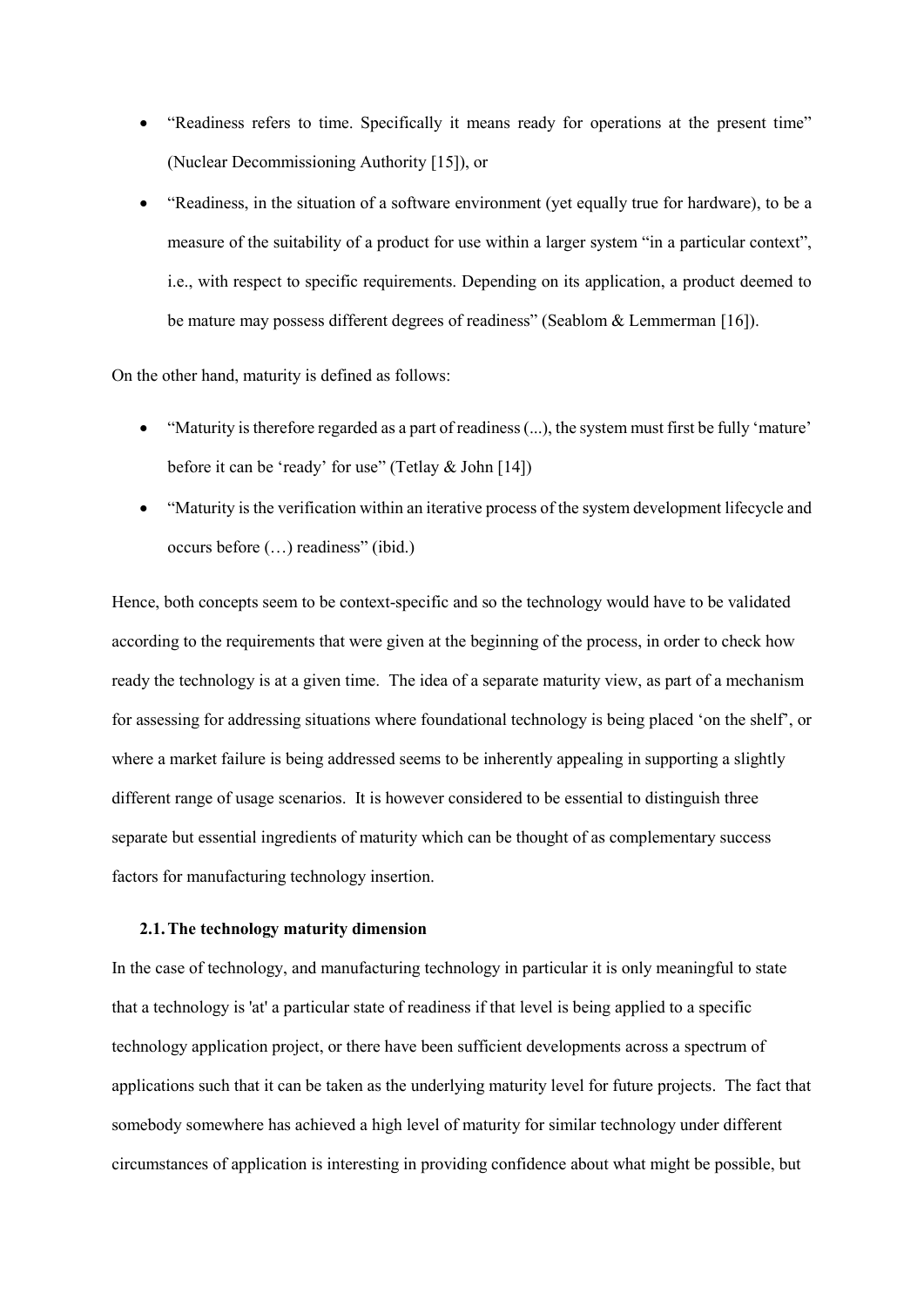does not provide direct confidence in terms of maturity that can be replicated. It is likewise tempting to apply readiness terminology to situations where no new technology is being developed. Manufacturing R&D facilities are often quite rightly employed to explore the resolution of production problems in mature manufacturing operations. This is perhaps one of the most effective ways of achieving economic and societal impact from them in the short to medium term timescale. There is however little value in applying readiness terminology in these situations on the basis that

- This implies a need to estimate the readiness of an operationally mature process, which is a philosophical exercise
- The application of readiness terminology distracts attention from that fact that other techniques and measures are far more appropriate and effective in directing operational improvement
- It provides a confused and unmanageable situation where technology insertion projects are measured and monitored based on the same expectations as continuous improvement, problem resolution, or attempts at achieving effective control of an embedded process.

Application of readiness can therefore be problematic and is only really appropriate to apply readiness terminology to situations of new technology insertion within committed, time bound programmes with a clear end application. Having said this, there remains a need for a maturity based assessment which can be used within the general context of the journey to generic capability in a particular field, and within an individual research network. This need is based on the many benefits to be had in articulating the gap between current state and aspirational target for capability within a field of technology. Such a measure needs to be able to articulate generic capability, and the ability to demonstrate highly competent execution of work in this area, as opposed to excellence in the performance of a single implementation project. The concept of underlying maturity is important on the basis of key problems with this view:

• Implementations of the technology can be somewhat specific to the application, either as a result of a high degree of design for manufacture integration, or standards within the target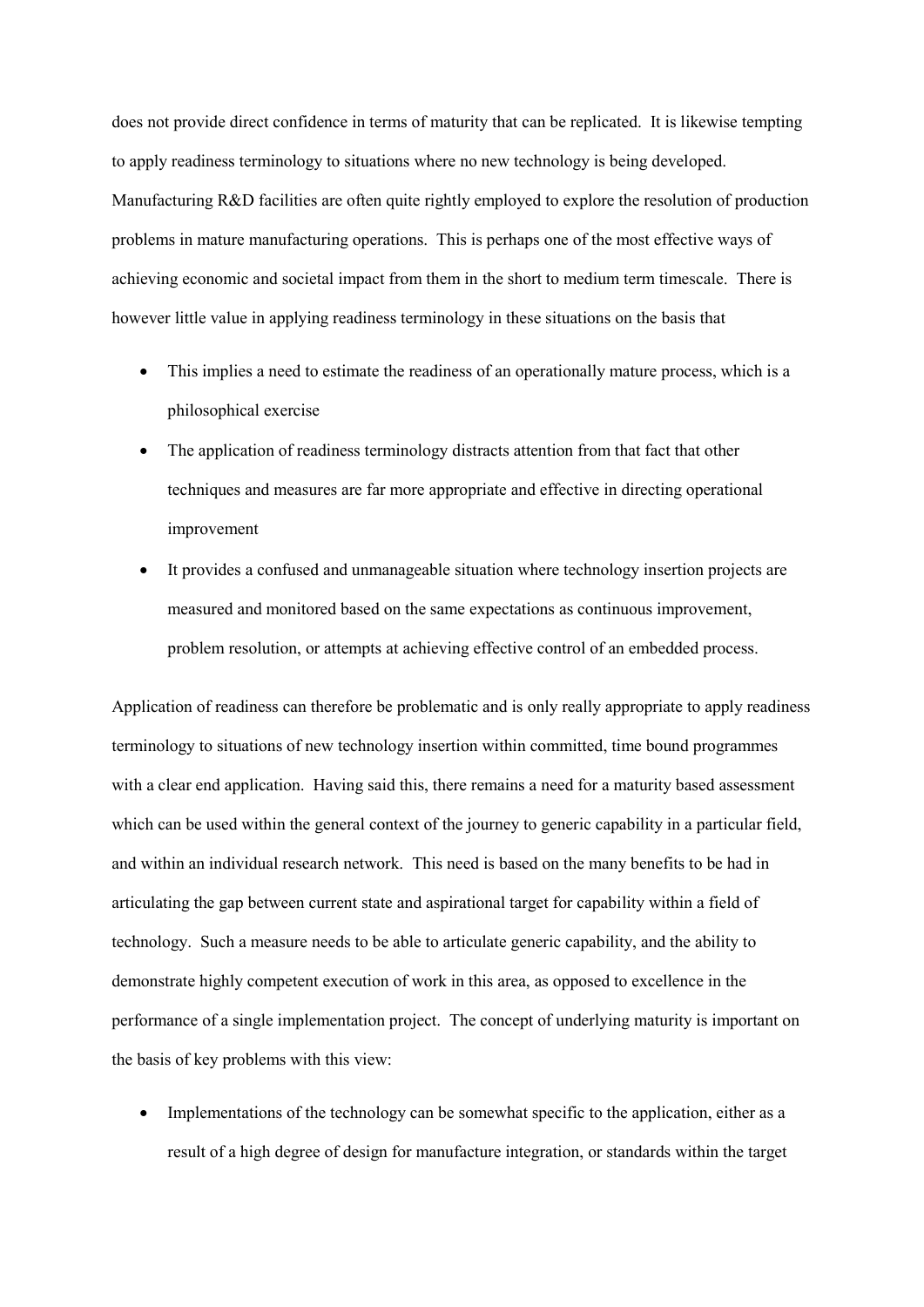industry. The effect of which would be that the technology requires an additional level of proving on other generic applications

- The technology demonstration may have involved an end user or other collaborating body acting as an integrator, combining the workpackage under consideration with others to provide demonstrable technology. Without access to the steps taken by the integrator, the ability to repeat the implementation may well be limited
- The technology may rely on intellectual property (either in the form of patented technology, or in the form of trade secrets or know how) owned by a third party, without which the technology cannot be readily exploited
- The scope for read-across from other applications is limited by differences in validation needs

## **2.2.The supply chain dimension**

The supply chain, in the context of the following discussion is 'the network of organisations that are involved, through upstream and downstream linkages, in the different processes and activities that produce value in the form of products and services in the hands of the ultimate consumer' [17]. Here we are focused on manufacturing and manufacturing technologies, and in this sense we can be clear that supply chain activities involve the transformation of natural resources, raw materials, and components into a finished product that is delivered to the end customer [18].

Understanding whether preconditions are in place to address the Long Valley of Death requires a mechanism which can articulate the underlying maturity of supply chain, manufacturing technology and product maturity. Step change manufacturing technologies, or even adoption of global state of the art manufacturing technology to address the market failure of historic investment in technology, requires a capable, committed and sustainable supply chain which is scaled to reflect the total anticipated production requirement. This is perhaps the single most important success factor for large scale manufacturing technology insertion projects. Manufacturing Technology insertion projects which are sponsored by a receiving organisation who plan to implement the new technology within their own domestic facilities require competent technical execution. Supply Chain Management (SCM) "requires traditionally separate materials functions to report to an executive responsible for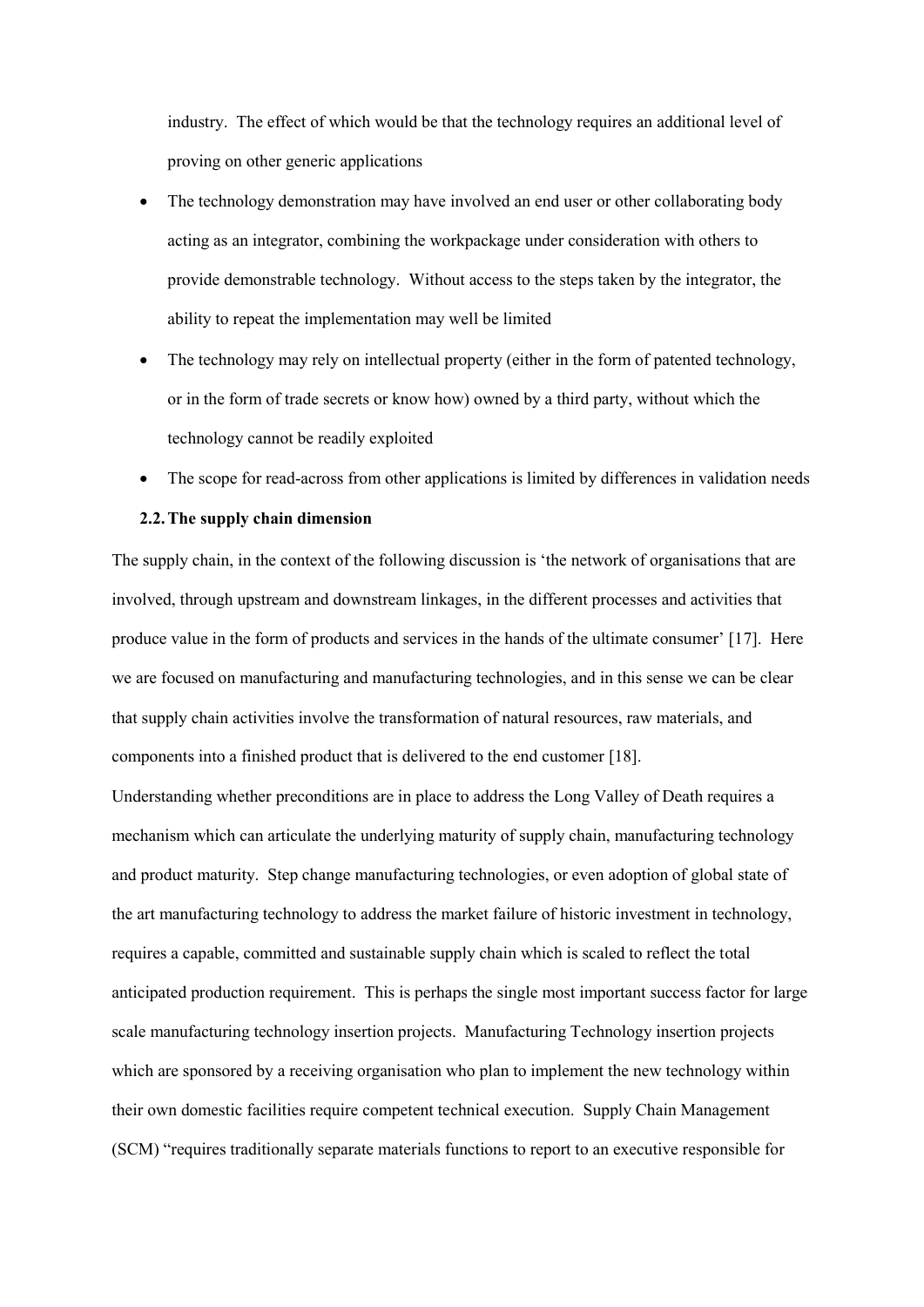coordinating the entire materials process, and also requires joint relationships with suppliers across multiple tiers" [19]. SCM is a concept, "whose primary objective is to integrate and manage the sourcing, flow, and control of materials using a total systems perspective across multiple functions and multiple tiers of suppliers." Manufacturing technology projects, especially those which aim to insert technology which is missing from current supply chains needs to be consider in the context of SCM. Projects have a high chance of success however, assuming viable technology and a suitable level of organisational buy-in. Those who wish to push technology which addresses a market failure have a much more difficult job, and results in some alignment to Mankin's [10] degree of difficulty. If it is assumed that some level of technology push activity needs to be prompted as a market intervention, then there is a need to understand the maturity of the target supply chain to receive any developed technology, as without such an understanding of maturity.

Recent developments in the digital manufacturing (Industrie 4.0) landscape relating to cyber physical systems, the internet of things and other related concepts will undoubtedly transform manufacturing supply chains in the years and decades to come. The exact nature of this change is yet to be understood and is inherently difficult to predict as it looks likely to emerge from the use of new business models which are enabled by technology rather than from the technology itself. This is clearly a vital consideration in the development of any mechanism or framework relating to manufacturing technology and supply chain development at the current point in time. The most predicable manifestation of this developing picture is that frameworks, structures and delivery mechanisms will need to be flexible and ready to quickly respond to emerging needs. This is an important driver of the need for reliable foundational capabilities which can operate as a platform for much more rapid readiness programmes in response to specific and rapidly emerging customer need.

## **2.3.The Product Dimension**

New product introductions, especially the introduction of highly innovative products often provide the best opportunity to catalyse the introduction of new manufacturing technology. It might well be argued that there is no particular need to include a product maturity dimension in and maturity framework, on the basis that readiness is directly aligned to key product technologies. The salient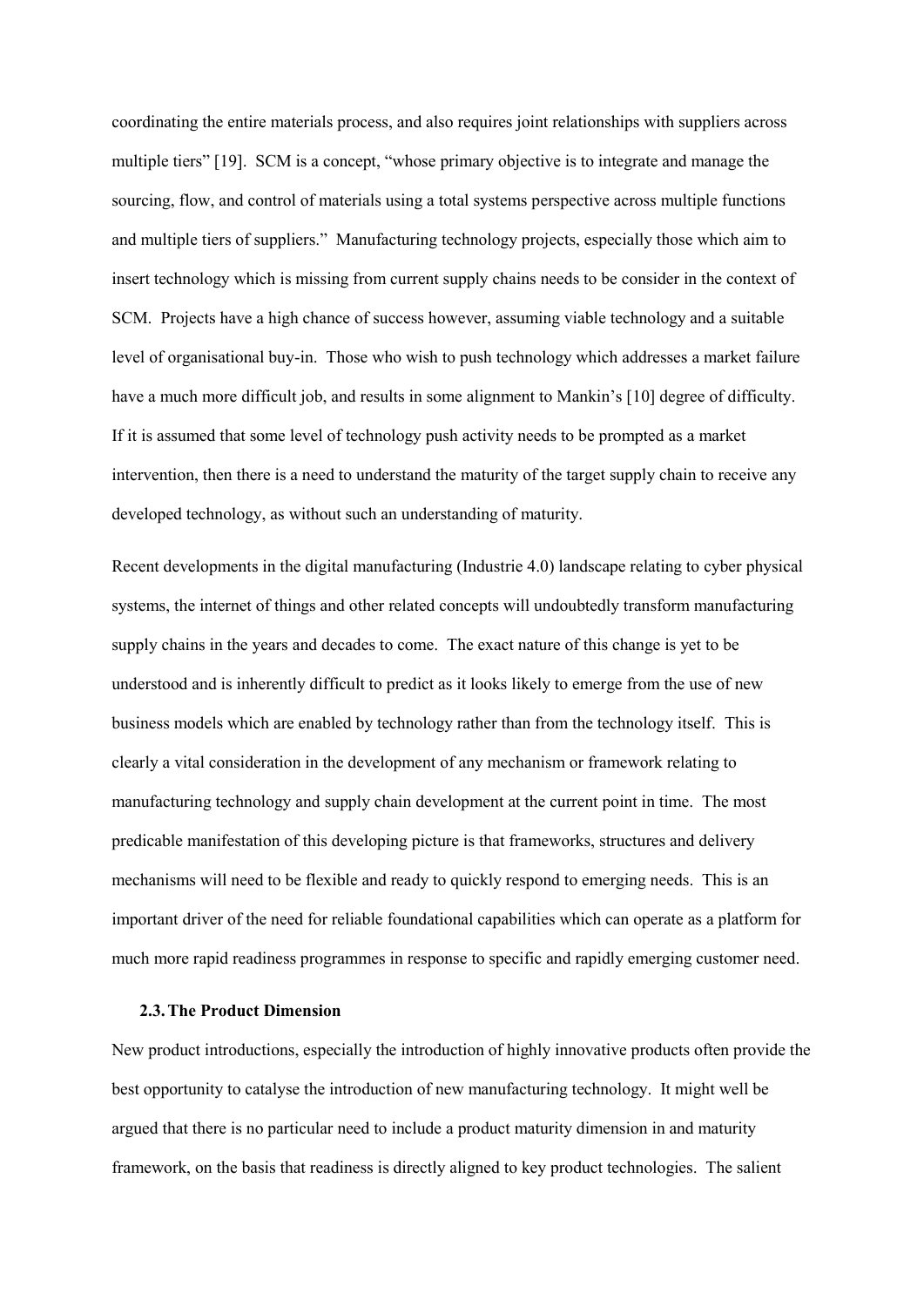point however is that the purpose of a maturity framework is not for use as a comprehensive numerical assessment tool, but as an approach for determining whether the pre requisites are in place to justify strategic efforts in addressing a manufacturing supply chain market failure. The maturity of the target product application(s) is clearly a key factor in making this determination and, unlike the first two proposed dimensions, it is not necessarily the case that the highest possible score is most conducive to successful uptake of technology.

### **3. ANALYSIS**

The need to consider maturity based on multiple dimensions is appealing as a mechanism which can allow clarity of understanding not simply whether there is a gap to full technology implementation, but also to pinpoint its specific nature. In this preliminary work the three dimensions introduced above will be demonstrated by consideration of case studies, which demonstrate why the three dimensions represent necessary success factors for implementation. The work described here should however be seen as a preliminary study which is yet to demonstrate that the three dimensions are sufficient to fully articulate maturity in all circumstances.

**3.1.Case Study 1 – Advanced Forming Research Centre – foundational capability planning** The University of Strathclyde's Advanced Forming Research Centre (AFRC), has been operational for seven years during which time industrial, academic and government partners have worked together to establish a world leading research facility for the shaping of materials. The centre works closely with major industrial companies, and since 2011 it has been a part of the UK High Value Manufacturing (HVM) Catapult. The "interdisciplinary focus and combination of education with applied research have created a new model for performing science" [20] . The centre operates a membership model, whereby major industrial companies pay a significant annual subscription in return for collectively directing the Core Research Programme (CRP) which is entirely collaborative in nature. The collaborative nature of this approach [21] means that the CRP is typically aimed at developing underlying capability at a consortium level, with a view to exploitation and more rapid deployment through additional work. While the subsequent application work (typically company and application specific) can be advanced usefully via readiness approaches for the end customer application [14], this has not been effective at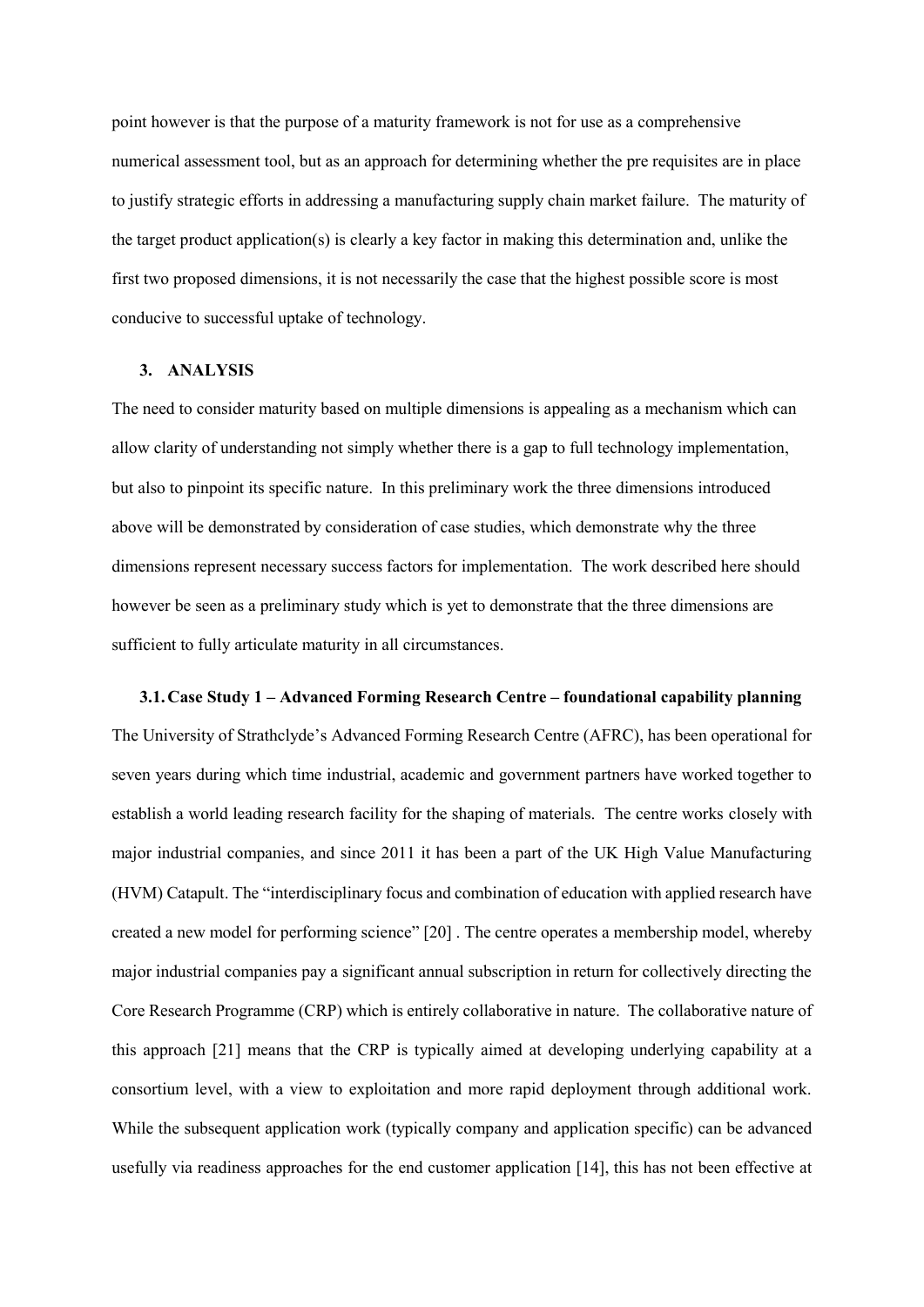the underlying capability level. The reason for this difficulty is inherent in the fact that capability is being developed for potential use by multiple end-users on multiple applications [16]. In this case readiness becomes a rather contentious issue with the obvious question ready for what exactly? Essentially the time-bound nature of readiness [15], becomes a major source of ambiguity. Different options are available, including the potential to simple assign the readiness based on the first customer application, or to position some kind of representative or typical readiness position. These options are in fact rather meaningless and can be seen to be misleading in providing a level of specific positioning without a particular target and associated specific requirements. Far more preferable and informative in this context is the concept of a more generalised description of foundational technology maturity. Such a maturity description provides the potential to be somewhat distinct from any specific end application, and therefore could be defined on the basis of the viability of exploitation by a broad customer base [14].

Figure 3(a) provides a basic technology based maturity measurement. It uses a five point scale, to chart the path between having no capability in a particular area of technology and what is termed to be an advanced technology. The use of a five point scale has been selected in the interests of distinctness from MCRL, and influenced to some extent by Mankins [10] R&D<sup>3</sup> and TNV concepts. Assessment against the scale is based on the use of elements (shown as the columns of Figure 3(a)) which provide a level of granularity to the maturity definition, and which could be re-defined based on specific situations. The elements have been selected based on experience within the AFRC and its partner organisations relating the typical technology related barriers to full implementation of new manufacturing methods. The elements relating to people / skills, equipment and process control are deemed to be core aspects of foundational technical capability. The Sustainability element relates to the long-term robustness of the provided capability and the ability to support application on an ongoing basis. This is deemed foundational to technology in research networks and is of key importance on the based on their national strategic nature and their reliance on public funding mechanisms. The demonstration element is needed to provide a pragmatic assessment of whether the technology has been tested and achieved real and positive results.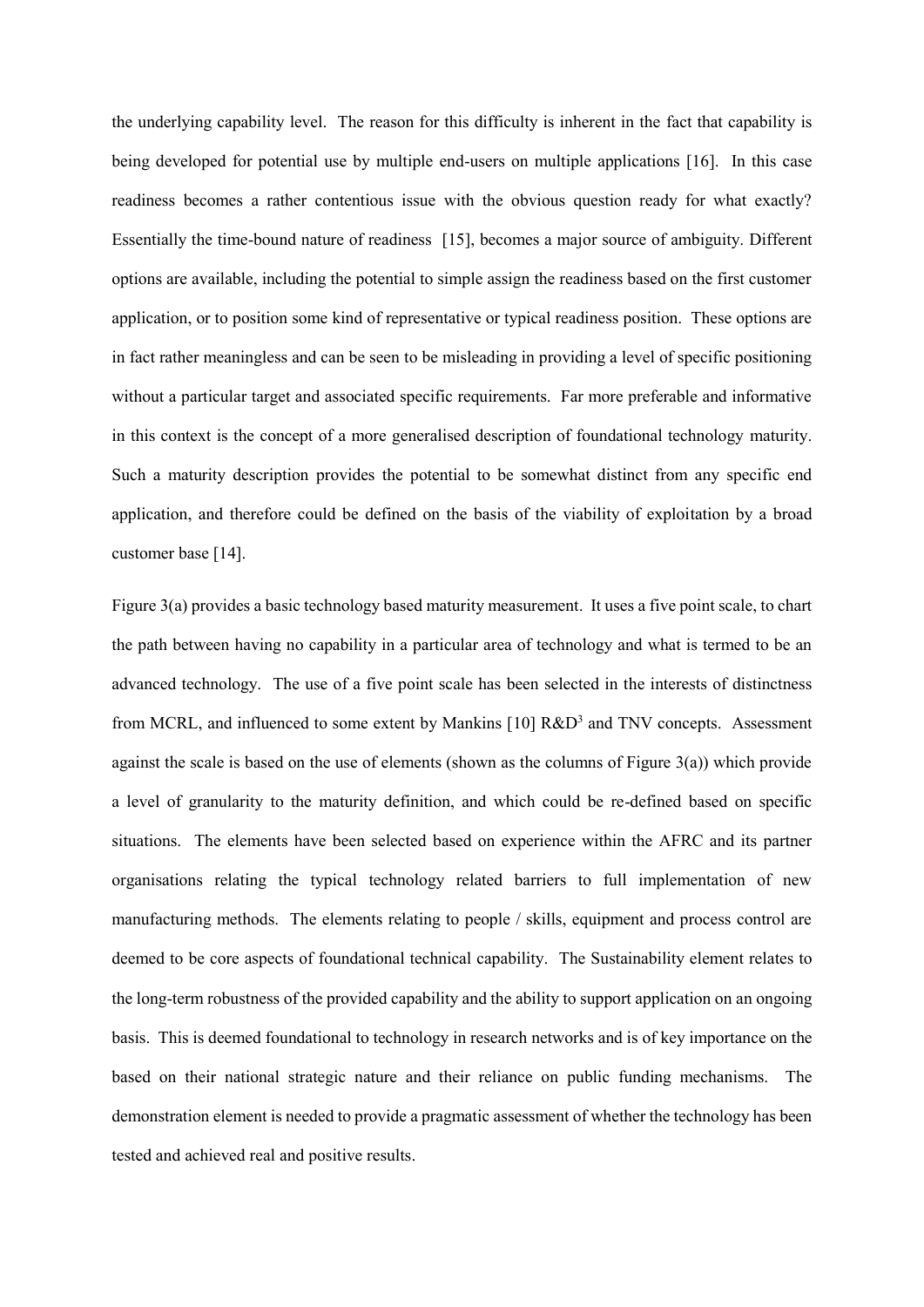The applicability of this approach to a research provider rather than to an end user of technology becomes apparent by considering the nature of the five point scale. Here there is no inherent need to progress to the ultimate level 5 position for all technologies provided within the centre, especially in situations where the underlying need is simply to service other more core technologies available internally or through other organisations. In the case of the AFRC, certain metrology technologies could be easily seen as fitting into this category  $-$  i.e. where there is a need to establish credible technology offering to support the customer base directly, but where there is not necessarily a need to become world or even nationally leading. In other cases of core strategic technology, where there is a direct and unique alignment to the mission of the centre, the target end point would absolutely be level 5. Figure 3(b) outlines the basic mode of use of the approach in assessing the gap between a target level on the scale, and the actual achieved position for each of the elements of dimension 1. In the case shown a specific action plan would be drawn-up against the People, Demonstration and Process Control elements of capability so that the level 3 position could be achieved. This initial use of the technology dimension against a single area of technology in addressing specific gaps in maturity and approach is therefore an obvious mode of use. It is very consistent with typical usage of readiness approaches, but the focus on underlining generic applicability to potentially service a range of customers or end applications provides is differentiating.

|                                                              |                          | <b>Technology dimension elements</b>                                                                                                                                                                                |                                                                                     |                                                                                                      |                                                                                                                                                                              |                                        |  |  |  |  |  |
|--------------------------------------------------------------|--------------------------|---------------------------------------------------------------------------------------------------------------------------------------------------------------------------------------------------------------------|-------------------------------------------------------------------------------------|------------------------------------------------------------------------------------------------------|------------------------------------------------------------------------------------------------------------------------------------------------------------------------------|----------------------------------------|--|--|--|--|--|
|                                                              | <b>Dimension 1 index</b> | <b>Sustainability</b>                                                                                                                                                                                               | <b>People/Skills</b>                                                                | <b>Equipment</b>                                                                                     | <b>Demonstration</b>                                                                                                                                                         | <b>Process</b><br><b>Control</b>       |  |  |  |  |  |
| <b>NO CAPABILITY</b>                                         | и                        | No understanding of what is<br>needed to ensure on-going<br>availability of the capability                                                                                                                          | No experience of the<br>process                                                     | No definition of<br>equipment needs                                                                  | No experience of the<br>capability                                                                                                                                           | No understanding of<br>process control |  |  |  |  |  |
| <b>UNDERSTANDING</b><br>OF PROCESS<br><b>REQUIREMENTS</b>    | 2                        | Requirements for maintaining and<br>advancing the capability in line with<br>strategy defined (including skills,<br>people / continuity, equipment<br>maintenance, replacement<br>equipment, etc)                   | Required skills /<br>expertise identified                                           | Definition of<br>specification in place                                                              | Defined set of demonstration<br>requirements / acceptance<br>criteria                                                                                                        | Process variables<br>defined           |  |  |  |  |  |
| <b>BASIC</b><br><b>CAPABILITY</b><br><b>AVAILABLE</b>        | 3                        | Continuity plan for maintaining and<br>advancing the capability in line with<br>strategy defined (including skills,<br>people / continuity, equipment<br>maintenance, replacement<br>equipment, funding source etc) | Lead Staff trained and<br>have operational<br>experience, training<br>plan in place | Access to potentially<br>suitable equipment                                                          | Process demonstrated on<br>available equipment                                                                                                                               | Control strategy<br>defined            |  |  |  |  |  |
| <b>DEMONSTRATED</b><br><b>CAPABILITY</b><br><b>AVAILABLE</b> |                          | Demonstration of the effectiveness<br>of the plan for maintaining and<br>advancing the capability in line with<br>strategy defined                                                                                  | All staff operating the<br>capability have<br>demonstrated proof of<br>competency   | Suitable equipment<br>available and<br>demonstrated on<br>similar application                        | Process used on at least one<br>customer project, to the<br>customer's satisfaction                                                                                          | Control strategy<br>applied and tested |  |  |  |  |  |
| <b>ADVANCED</b><br><b>CAPABILITY</b><br><b>AVAILABLE</b>     | 5                        | Continual assessment and re-<br>alignment of the plan for<br>maintaining and advancing the<br>capability in line with strategy<br>defined                                                                           | Expert team available<br>to operated the<br>capability                              | Equipment available,<br>fully commissioned.<br>and proven track<br>record within the<br>scope of use | Process used on sufficient<br>customer projects within a<br>defined scope of use that<br>there is full confidence in use<br>of the process to the<br>customer's satisfaction | Process control<br>strategies proven   |  |  |  |  |  |

*(a) Dimension 1: Underlying Manufacturing Technology Capability*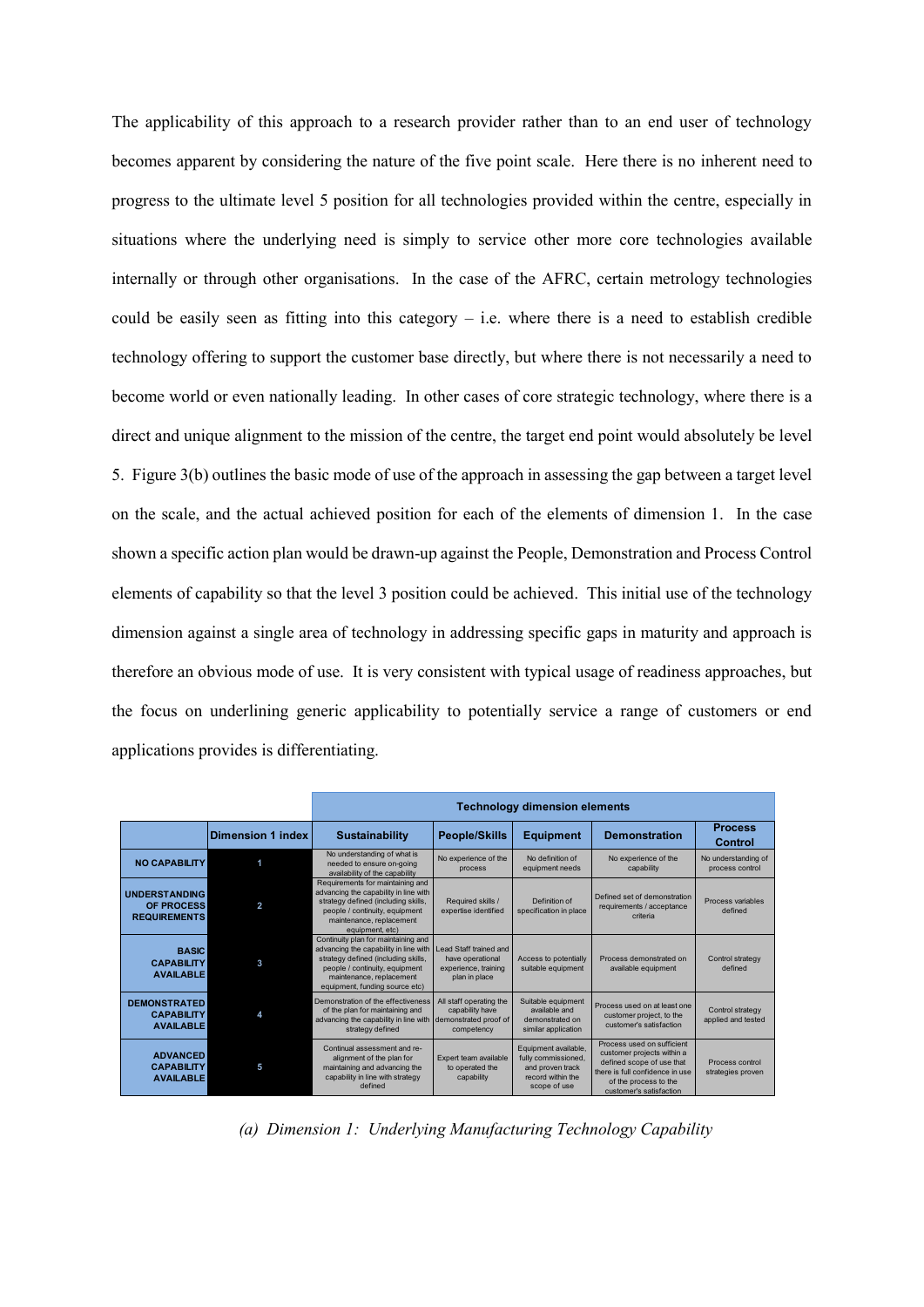

*(b) Applying Dimension 1 – understanding of the gap to a credible technology offering* Figure 3. *Technology Maturity – Dimension 1* 

Figure 4 illustrates the more strategic use of the technology dimension in technology planning. Figure 4(a) shows a typical roadmap framework derived from the approach of Phaal et al. [22]. In this case the technology layer is divided into 'underpinning' and 'differentiating' layers. In these cases it is clear to see that the expectation is that differentiating technologies are expected to be driven to an advanced sate of maturity in the research centre before readiness approaches are applied within a product programme. Underpinning technologies, potentially less core to making the product offering stand out in the market, are driven only to level 3, where a credible offering is in place at the research centre. The exact breakdown of target setting is a matter of risk management and will depend on the nature of the end application market, local decision making and the attitudes of immediate customers of the technology. The point is that a clear and consistent of underlying technology maturity can be seen to provide insight into the timings of research capability and infrastructure ahead of readiness programmes in support of next generation products. Having understood the timing and priority of individual technology developments, the maturity measure can be further used in technology planning, as shown in Figure 4(b). Here it can be seen that at a detailed technology planning level specific actions (or the lack of them can be used to develop technologies towards target end points – even though the target point may vary based on the nature of the technology within the strategic context, and based on opportunity.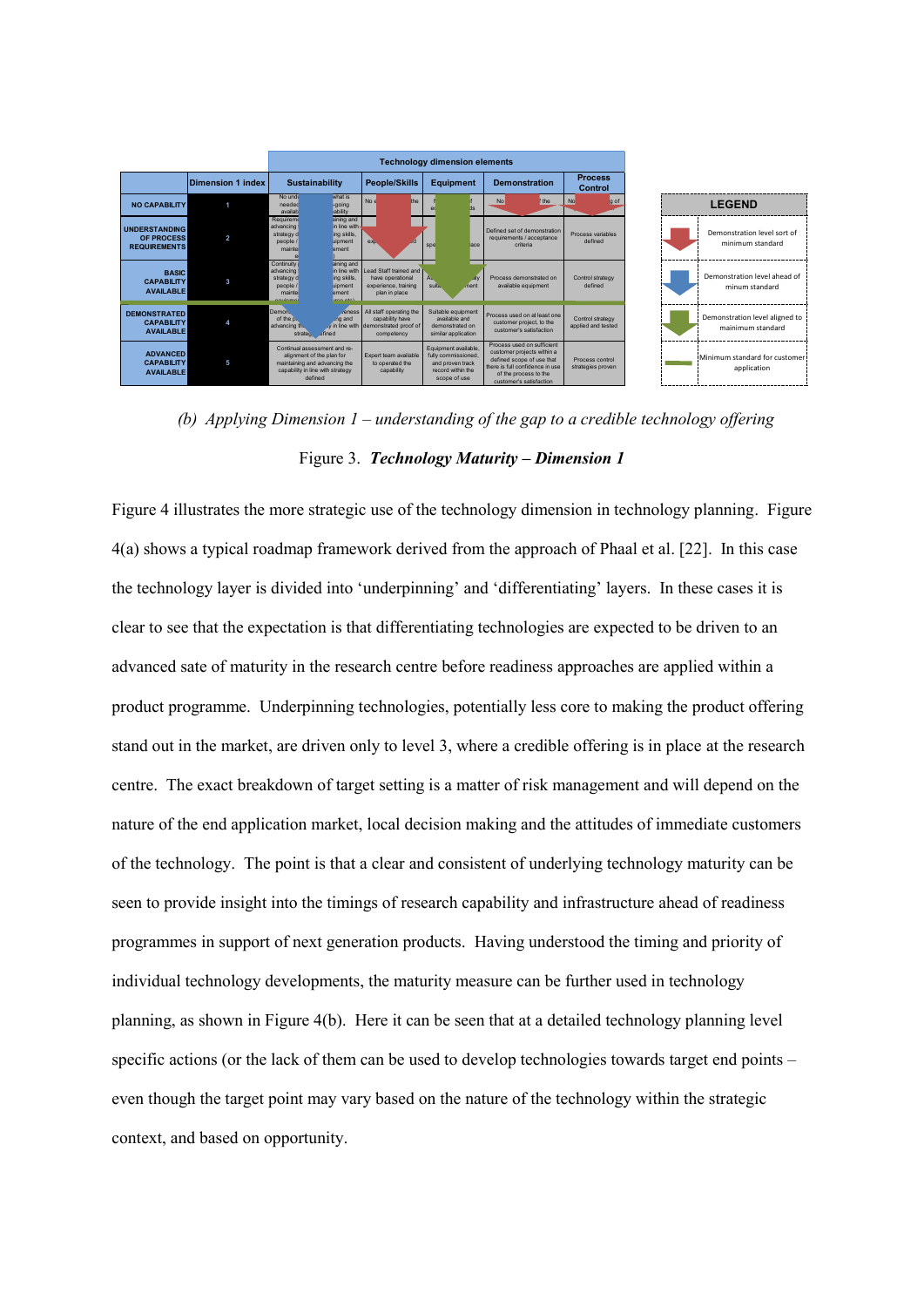

*(a) Application within a typical roadmapping framework*

| HISTORY -2 years        |                                 | Current year   |                                                                                                             | +1 year        |                                                                         | +2 years       |                                                                      | +5 years       |                                                                                       | Ultimate aspiration |                                                                     |                |                                                                               |
|-------------------------|---------------------------------|----------------|-------------------------------------------------------------------------------------------------------------|----------------|-------------------------------------------------------------------------|----------------|----------------------------------------------------------------------|----------------|---------------------------------------------------------------------------------------|---------------------|---------------------------------------------------------------------|----------------|-------------------------------------------------------------------------------|
|                         | <b>Element</b> Maturity         |                | Indicators                                                                                                  | Maturity       | Indicators                                                              | Maturity       | Indicators                                                           | Maturity       | Indicators                                                                            | Maturity            | Indicators                                                          | Maturity       | Indicators                                                                    |
|                         | Core<br>technology<br>area 1    | $\mathbf{1}$   | Some simple<br>approaches to shape<br>definition                                                            | $\overline{2}$ | Some simple<br>customer case<br>studies<br>suppported by<br>modelling   | $\overline{3}$ | Potential<br><b>implementation</b><br>of published<br>approach       | $\overline{4}$ | AFRC approach<br>developed and<br>tested                                              | 4                   |                                                                     | 5              | UK technology<br>leadership                                                   |
|                         | Core<br>technology<br>area 2    | $\mathbf{1}$   | Some simple<br>approaches to shape<br>definition                                                            | $\overline{2}$ | Some simple<br>customer case<br>studies<br>suppported by<br>modelling   | $\overline{3}$ | Potential<br><i>implementation</i><br>of software<br>vendor approach | $\overline{4}$ | AFRC approach<br>developed and<br>tested                                              | 4                   |                                                                     | 5              | UK technology<br>leadership                                                   |
|                         | Core<br>technology<br>area 3    | $\overline{2}$ | <b>Definition exclusively</b><br>provided by<br>customers, General<br>CAD capability<br>(software + people) | $\overline{3}$ | Some examples<br>of in-house<br>tooling<br>definition                   | $\overline{3}$ | <b>Parts using AFRC</b><br>developed<br>geometry                     | $\overline{4}$ | Multiple<br>customer case<br>studies                                                  | 5                   | Multiple<br>customer case<br><b>studies</b>                         | 5              | <b>Global leading</b><br>ofeering                                             |
|                         | Core<br>technology<br>area 4    | $\overline{2}$ | Use of modelling to<br>evaluate customer<br>tolling                                                         | $\overline{2}$ | Use of modelling<br>to evaluate<br>customer<br>tooling                  | $\overline{2}$ | Collaborative<br>programmes<br>needed                                | $\overline{2}$ | Collaborative<br>programmes<br>needed                                                 | $\overline{2}$      | Collaborative<br>programmes<br>needed                               | $\overline{3}$ | <b>Ability to</b><br>support<br>customer cases<br>studies and<br>internal R&D |
| <b>TECHNOLOGY THEME</b> | Support<br>technology<br>area A | $\overline{2}$ | Some guidance<br>provided to customers<br>on alternative<br>materias                                        | $\overline{2}$ | Some guidance<br>provided to<br>customers on<br>alternative<br>materias | $\overline{2}$ | <b>Assessment of</b><br>an alternative<br><b>MoM</b>                 | $\overline{3}$ | <b>Materials and</b><br>process route<br>list, supported<br>by material<br>properties | 4                   | Capability<br>underpinned<br>with materials<br>selector<br>database | $\overline{3}$ | Die materials<br>selector<br>database                                         |
|                         | Support<br>Technology<br>area B | $\mathbf{1}$   | No activity                                                                                                 | $\mathbf{1}$   | No activity                                                             | 1              | No activity                                                          | $\overline{2}$ | Initial tooling<br>definition based<br>on inserts                                     | 3                   | <b>Initial customer</b><br>case studies                             | $\overline{3}$ | <b>Ability to</b><br>support<br>customer cases<br>studies and<br>internal R&D |
|                         | Support<br>Technology<br>area C | $\mathbf{1}$   | Manual shape<br>improvement                                                                                 | $\mathbf{1}$   | <b>Manual shape</b><br>improvement                                      | 1              | <b>Manual shape</b><br>improvement                                   | $\overline{2}$ | <b>Initial die</b><br>definitions<br>(preforms) based<br>on optimised<br>shape        | $\overline{3}$      | <b>Initial customer</b><br>case studies                             | $\overline{3}$ | <b>Ability to</b><br>support<br>customer cases<br>studies and<br>internal R&D |

## *(b) Application within a in technology planning*

## Figure 4. *Technology Maturity – Use of dimension 1 in technology roadmapping*

## **3.2.Case Study 2 – UK Automotive metals supply chain**

Despite some recent resurgence in UK (Original Equipment Manufacturer) OEM performance especially in the automotive sector, the adverse long term trend in overall market share for the metals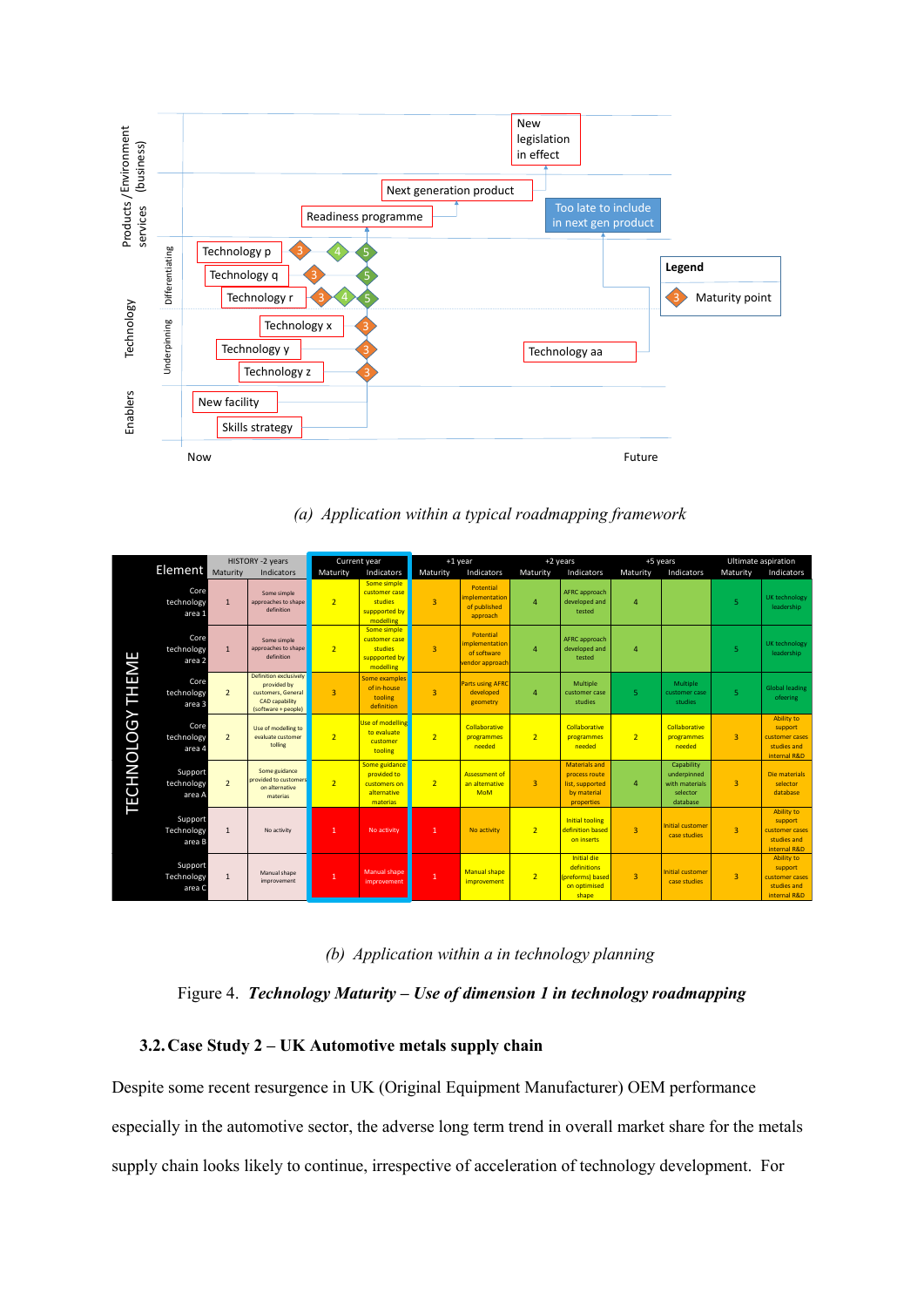example in the period from 1994-2009 the UK fabricated metal products and for basic metal processes activities fell by 10% and 38% respectively in terms of real value added, this despite an overall growth of more than 50% in aircraft, automotive, rail and motorcycle value add in the same period [23]. While the industry [24] and government previously identified a £3 billion opportunity to increase UK Tier 1-supply chain value, realising this opportunity has been proved to be a major challenge. Perceptions among OEMs and major Tier 1 suppliers of competitive and technological capability among UK suppliers is believed to be a primary reason for this. The low levels of year-onyear investment in research, development and innovation compared with other industrial nations supports this view. There is an urgent need to take action in this area on the basis of some important and time bound drivers:

- Major OEMs in a number of sectors, notably automotive are developing next generation products based on major changes in propulsion and transmission systems required to achieve future environmental standards [25], [26]. The effect of this is that established supply chains are being re-evaluated and new ones developed in support of new product launches [27].
- Overseas initiated movements such as Industry 4.0 are being established at a scale and pace that could provide large barriers to entry for companies and national industries who have not delivered innovation at the same pace [ibid.]
- From a more positive perspective the UK manufacturing R&D network has successfully completed a phase of growth with the establishment and early success of the High Value Manufacturing Catapult including the AFRC [ibid.]

Despite the many difficulties that surround innovation in the UK metals industry, The Automotive Council have identified that realistic opportunity exists to increase local sourcing (Tier 2s, Tier 3s) to the UK Tier-1 community by at least £2 billion annually that is additional to the £3 billion Tier 1 opportunity already identified [ibid.].

All of this illustrates that consideration of the maturity of the supply chain in its capacity to receive new manufacturing technologies, and respond to the demands and opportunities presented by new product developments is essential both in exploiting the benefits of new processing technology, and in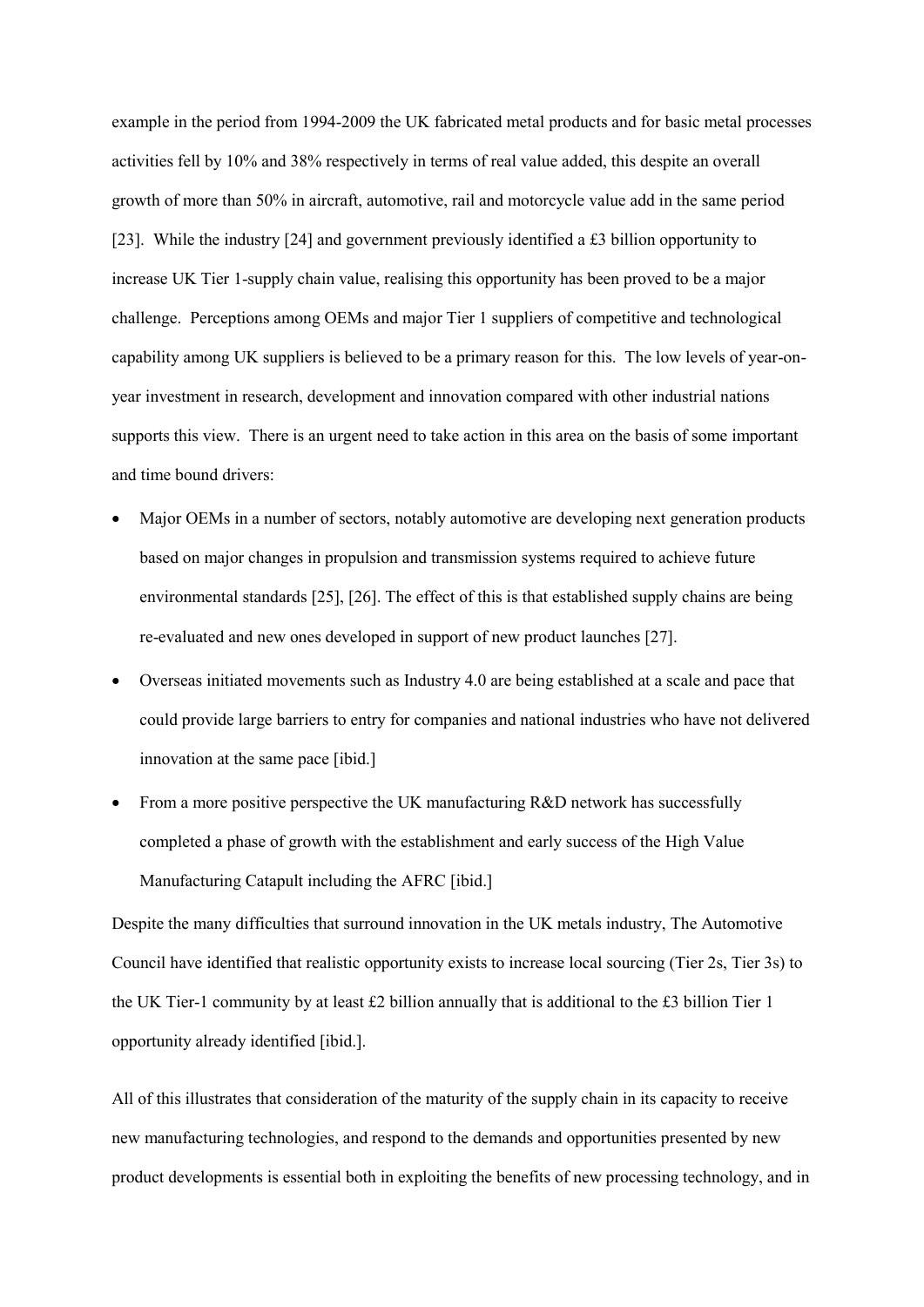addressing national industry needs [27], [28]. It typifies the Long Valley of Death at a total supply chain level through a current market failure. In this situation the critical success factor has little to do with the readiness of technology to meet a particular product need, or even the underlying maturity of that technology in supporting a broad potential customer base, it is about the fundamental existence (or viability) of a supply chain which can address the needs of the market [29]. Digitalisation of manufacturing and the creation of new and more globalised supply chain service models may well be seen to mitigate national security of supply issues in situations of this type, but do not in themselves obviate the need for physical supply, at least at a global level. Essentially resolution of market failure of this type requires intervention on a number of fronts, none of which have much chance of success without the basic conditions being in place to establish a physical supply chain [27].

Figure 5 outlines a basic framework of supply chain maturity. As with the technology dimension (Figure 4) its most obvious mode of use is in plotting the current state of maturity versus each of the elements of maturity to understand and quantify the gap to achievement of a viable supply chain position. As with the Technology dimension the elements have been developed based on practical experience of the barriers to implementation of manufacturing technology which relate to supply chain. The elements relating to raw material, equipment and consumables are deemed to be core physical elements of the supply chain which need to be understood. The Quality Standards element in this case relates to the standards that need to be developed and achieved in order to embed technology in a potentially regulated environment. Sustainability is addressed both from the perspective of robustness of the developing supply chain, and in terms of the use of scare resources. For many process technologies which impact product integrity this aspect of supply chain definition is a vital and often overlooked step. Perhaps the most important success factor in any supply chain implementation is whether or not leaders in target supply chain organisations are keen to change their business model through insertion of the technology under question. This is an obvious consideration but, based on a level of experience is often overlooked.

Supply chains, especially in established sectors like the UK metals supply chain for the automotive industry, are however potentially complex with substantial elements of legacy and reliance on global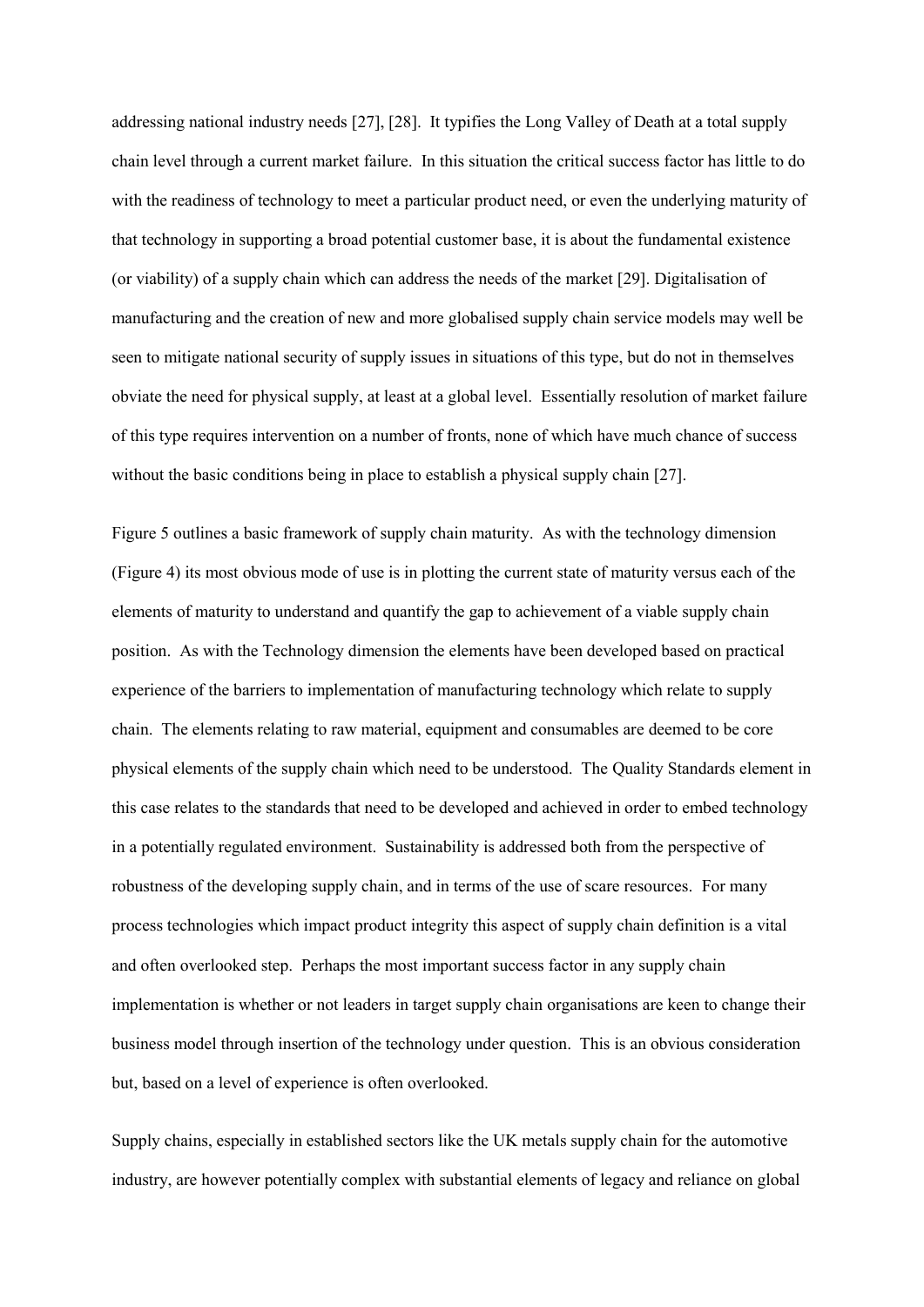as well as national markets. This makes action planning difficult. While it is potentially viable determine gaps in supply chain maturity and use the maturity framework to define the case for corporate or government level intervention at a theoretical level, making a real change requires decision making and a level of focused effort. A pragmatic approach can however be readily offered through the maturity framework concept. Essentially it is feasible to assess whether supply chain challenges are addressable – in which case there is a case to be made in addressing a grand challenge, or non-addressable in which there is a need to accept a genuine long term market failure. Figure 6 illustrates this approach and concept through two different scenarios, one of which is difficult to address based on issues of systematic under investment and lack of access to natural resources, and one of which subject to a lack of standards and appetite to invest based on limited engagement. Only the specifics of the different situations provide the real view about which scenario can be deemed to be addressable, but it is clear that in each of the two situations there are different issues which need to be addressed. The second situation outlined in Figure 6(b) requires procedural and engagement action which could conceivably be addressed as part of a major call to action on either a corporate end-user or a government basis.

|                                                                  | Dimension 2 index       | <b>Raw Material</b>                                                                                                           | <b>Equipment</b>                                                                                                                                               | <b>Tooling and</b><br>consumables                                                                                                                              | <b>Sustainability</b><br>of supply                                                                 | <b>Sustainability</b><br>of resources                                                                                                                             | <b>Willingness</b>                                                                                                                                        | Standards,<br><b>Quality and</b><br><b>Systems</b>                                                      |
|------------------------------------------------------------------|-------------------------|-------------------------------------------------------------------------------------------------------------------------------|----------------------------------------------------------------------------------------------------------------------------------------------------------------|----------------------------------------------------------------------------------------------------------------------------------------------------------------|----------------------------------------------------------------------------------------------------|-------------------------------------------------------------------------------------------------------------------------------------------------------------------|-----------------------------------------------------------------------------------------------------------------------------------------------------------|---------------------------------------------------------------------------------------------------------|
| <b>NO SUPPLY CHAIN</b>                                           |                         | No viable source for<br>even small qualitites of<br>material OR no<br>understanding of<br>production implications             | No viable source of<br>equipment OR no<br>understanding of<br>requirements                                                                                     | No viable source of<br>tooling or<br>consumables OR no<br>understanding of<br>requirements                                                                     |                                                                                                    | No understanding of what is needed to ensure<br>on-going supply                                                                                                   | Supplier attitudes to<br>the technology<br>proposition are<br>unknown or hostile                                                                          | No clarity on<br>requirements                                                                           |
| <b>UNDERSTANDING</b><br><b>OF PROCESS</b><br><b>REQUIREMENTS</b> | $\overline{\mathbf{2}}$ | Raw material material<br>supply chain available<br>to support small scale<br>process development<br>AND understaning of       | Equipment supply<br>chain available to<br>support small scale<br>process development<br>AND understaning of<br>production implications production implications | <b>Tooling and</b><br>consumables supply<br>chain available to<br>support small scale<br>process development<br>AND understaning of<br>production implications | Requirements for<br>maintaining and<br>advancing the supply<br>chain are defined and<br>understood | Key resources which<br>are.                                                                                                                                       | Suppliers have been<br>approached and<br>enough are known to<br>supprt the technology<br>proposition to confirm<br>feasibility                            | Areas where<br>standards.<br>specifications and<br>systems are needed<br>are defiend and<br>agreed      |
| <b>VIABLE SUPPLY</b><br><b>CHAIN IN PLACE</b>                    | 3                       | Material supply chain<br>available to support<br>large scale process<br>development and<br>small volume initial<br>production | Equipment supply<br>chain available to<br>support large scale<br>process development<br>and small volume initial<br>production                                 | Tooling and<br>consumables supply<br>chain available to<br>support large scale<br>process development<br>and small volume initial<br>production                | Minimum standards<br>defined and<br>implemented to ensure<br>sustainable supply                    | Supply chain design<br>model addresses<br>issues of resource<br>scarcity, non non-<br>sustainable logistics<br>and through life<br>support<br>Demonstrated supply | Suppliers (material,<br>equipment, and<br>consumables) are<br>supporting the<br>technology to a level<br>whichenables<br>production                       | Standards.<br>specifications and<br>systems are<br>developed and being<br>applied                       |
| <b>DEMONSTRATED</b><br><b>SUPLLY CHAIN IN</b><br><b>PLACE</b>    | 4                       | Material supply chain in<br>place which can<br>support some of the<br>market potential                                        | Equipment supply<br>chain in place which<br>can support some of<br>the market potential                                                                        | Tooling and<br>consumables supply<br>chain in place which<br>can support some of<br>the market potential                                                       | Demonstration of the<br>effectiveness of the<br>minimum standards                                  | chain design model<br>which addresses<br>issues of resource<br>scarcity, non non-<br>sustainable logistics<br>and through life                                    | Suppliers (material,<br>equipment and<br>consumables) are<br>supporting the<br>technology in<br>production                                                | Standards.<br>specifications and<br>systems are<br>demonstrated as<br>effective                         |
| <b>ADVANCED SUPPLY</b><br><b>CHAIN IN PLACE</b>                  | 5                       | Material supply chain in<br>place to support full<br>market potential                                                         | Equipment supply<br>chain in place to<br>support full market<br>potential                                                                                      | Tooling and<br>consumables supply<br>chain in place to<br>support full market<br>potential                                                                     | Continual assessment<br>and re-alignment of the<br>minimum standards                               | Continual assessment<br>and re-alignment of<br>improvements in<br>resource sustainability                                                                         | Suppliers (material,<br>equipment and<br>consumables) are<br>supporting the<br>technology in<br>production, and<br>proactively planning for<br>the future | Standards.<br>specifications and<br>systems are sufficient<br>to drive world class<br>perfor+A2:I7mance |

Figure 5. *Supply Chain Maturity – Dimension 2*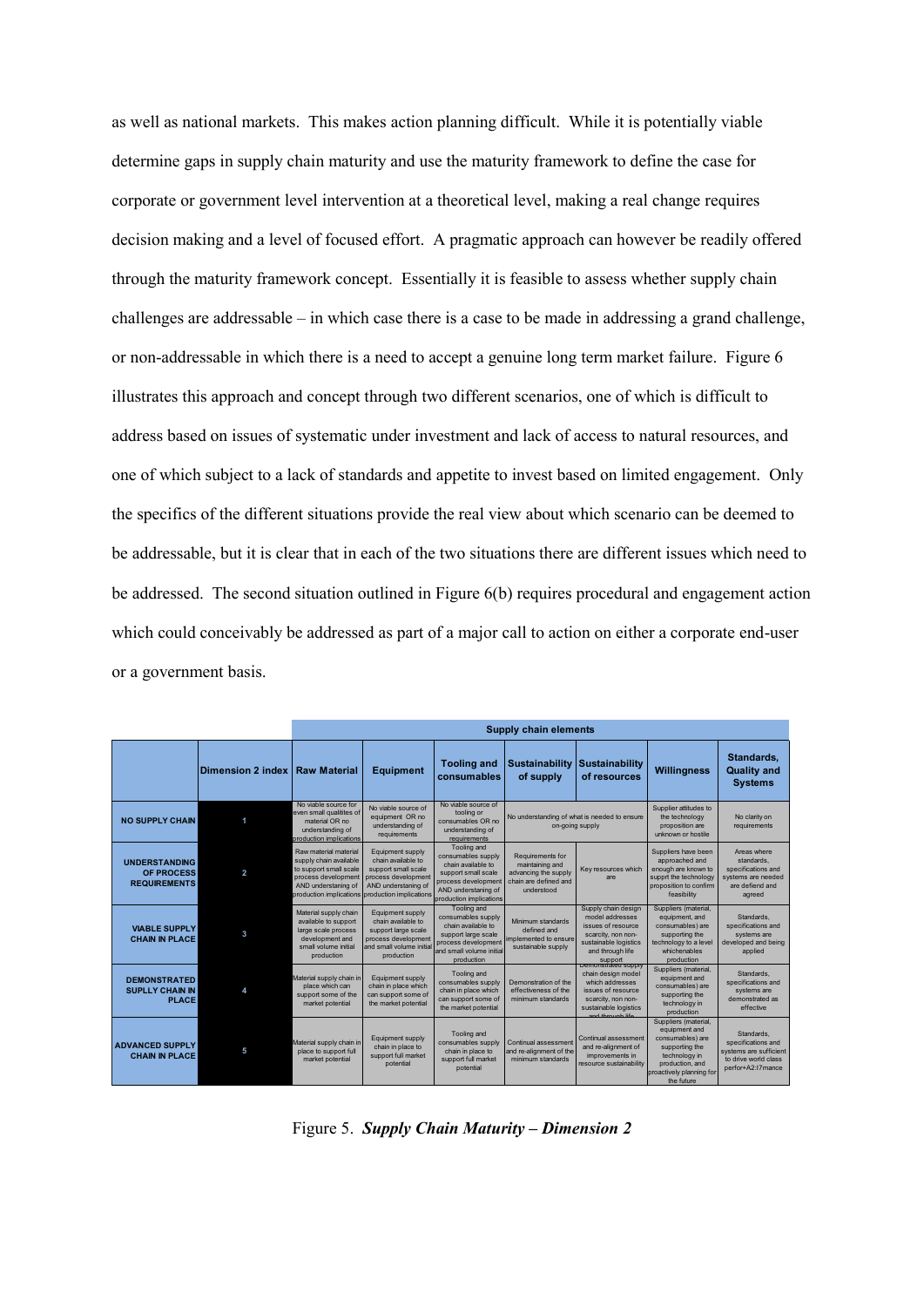|                                                               |                                |                                                                                                                              | <b>Supply chain elements</b>                                                                   |                                                                                                                                                    |                                                                     |                                                                                                           |                                                                                                                                                           |                                                    |  |  |  |
|---------------------------------------------------------------|--------------------------------|------------------------------------------------------------------------------------------------------------------------------|------------------------------------------------------------------------------------------------|----------------------------------------------------------------------------------------------------------------------------------------------------|---------------------------------------------------------------------|-----------------------------------------------------------------------------------------------------------|-----------------------------------------------------------------------------------------------------------------------------------------------------------|----------------------------------------------------|--|--|--|
|                                                               | Dimension 2 index Raw Material |                                                                                                                              | Equipment                                                                                      | <b>Tooling and</b><br>consumables                                                                                                                  | <b>Sustainability</b><br>of supply                                  | <b>Sustainability</b><br>of resources                                                                     | <b>Willingness</b>                                                                                                                                        | Standards.<br><b>Quality and</b><br><b>Systems</b> |  |  |  |
| <b>NO SUPPLY CHAIN</b>                                        |                                | <b>I</b> for<br>W.<br><br>ex c<br>b<br>u<br><b>CONTRACTOR</b>                                                                | No<br>of<br>D<br>ro<br>V                                                                       | a of<br>N.<br>cor<br>Rino<br>ы                                                                                                                     | No u                                                                | of school in a<br>poing supp                                                                              | su.<br>i to                                                                                                                                               |                                                    |  |  |  |
| <b>UNDERSTANDING</b><br>OF PROCESS<br><b>REQUIREMENTS</b>     | ٠                              | Re<br><b>Seriod</b><br>B.<br><b>Francis</b><br>AND.<br>amp of<br>production, implications grod                               | ь<br><b>Participal</b><br>ä<br>3U<br>rent<br><b>AN</b><br>a of<br>Form.                        | cor<br><b>PPF</b><br>œ<br>AND-<br>and of<br>and off.<br><b>Alicadores</b>                                                                          | D.<br>er en<br><b>PV</b><br><b>Hotel</b>                            | Kev<br>e                                                                                                  | Sup<br>ten<br>Fair of<br>eno<br><b>SUCC</b><br>proc                                                                                                       | nd <sub>an</sub><br>$\overline{3}$<br>u            |  |  |  |
| <b>VIABLE SUPPLY</b><br>CHAIN IN PLACE                        | x                              | Material supply chain<br>matishle to support<br>large acale process<br>development and<br>arral volume initial<br>oroduction | b.<br><b>bly</b><br><b>Section</b><br>pro-<br>and an.<br><b>Winds</b><br>pro upon              | Tooling and<br>consumables supply<br>chain available to<br>support large scale<br>process development<br>intimi email volume initial<br>production | ds.<br>Men<br>rok<br><b>SUP</b><br>33.2                             | Sup<br>gs<br>mo<br>sint.<br><b>MAG</b>                                                                    | ×<br>S)<br><b>bref</b><br>tec                                                                                                                             | ind.<br>des.<br><b>kelma</b>                       |  |  |  |
| <b>DEMONSTRATED</b><br><b>SUPLLY CHAIN IN</b><br><b>PLACE</b> | A                              | Material supply chain in<br>place which can<br>support some of the<br>market potential                                       | <b>Douloment supply</b><br>chain in place which<br>can augocri some of<br>the market potential | Tooling and<br>consumables supply<br>chain in place which<br>can support some of<br>the market potential                                           | des.<br>mine.                                                       | chain design model<br>which addresses<br>issues of resource<br>scarcity, non non-<br>sustainable location | e.<br>tech<br>production                                                                                                                                  | m4                                                 |  |  |  |
| <b>ADVANCED SUPPLY</b><br><b>CHAIN IN PLACE</b>               | 5                              | Material supply chain in<br>place to auggest full<br>market potential                                                        | Douisment supply<br>chain in place to<br>support full market<br>potential                      | Tooling and<br>consumables supply<br>chain in place to<br>support full market<br>potential                                                         | Contrast assessment<br>and re-alignment of the<br>minimum standards | Continual assessment<br>and re-allgriment of<br>improvements in<br>vilidente australiano                  | Suppliers (material)<br>equipment and<br>consumables) are<br>supporting the<br>technology in<br>production, and<br>proactively planning for<br>the future | ind.                                               |  |  |  |

|                                                           |                                | <b>Supply chain elements</b>                                                                                                                |                                                                                         |                                                                                                                       |                                                                      |                                                                                                                                                                     |                                                                                                                                                            |                                                                                                           |  |  |
|-----------------------------------------------------------|--------------------------------|---------------------------------------------------------------------------------------------------------------------------------------------|-----------------------------------------------------------------------------------------|-----------------------------------------------------------------------------------------------------------------------|----------------------------------------------------------------------|---------------------------------------------------------------------------------------------------------------------------------------------------------------------|------------------------------------------------------------------------------------------------------------------------------------------------------------|-----------------------------------------------------------------------------------------------------------|--|--|
|                                                           | Dimension 2 index Raw Material |                                                                                                                                             | <b>Equipment</b>                                                                        | <b>Tooling and</b><br>consumables                                                                                     | Sustainability<br>of supply                                          | <b>Sustainability</b><br>of resources                                                                                                                               | <b>Willinaness</b>                                                                                                                                         | Standards.<br><b>Quality and</b><br><b>Systems</b>                                                        |  |  |
| NO SUPPLY CHAIN                                           | ٠                              | No.<br>for<br>ш.<br>in ser<br>w<br><b>Acces</b><br><b>bros</b>                                                                              | $\overline{r}$<br>No<br>m<br>ы                                                          | N.<br>a rd<br>$\infty$<br>km<br>$\overline{\phantom{a}}$                                                              | All salestin<br>Mei 11                                               | <b>kunt</b><br>coing supp                                                                                                                                           | R.<br><b>N</b> Mn<br>Ńa                                                                                                                                    |                                                                                                           |  |  |
| <b>UNDERSTANDING</b><br>OF PROCESS<br><b>REQUIREMENTS</b> | ø                              | Res.<br><b>Mariad</b><br><b>MAR</b><br>110<br><b>Leads</b><br>th s<br><b>Paint</b><br>pro<br><b>AN</b><br><b>MA</b><br>dions<br><b>bros</b> | Py<br>10<br>s.<br>н<br>$\cdots$<br><b>Harry</b><br>mery<br>AN<br>a of<br>lorod<br>tions | $\infty$<br>ppl<br><sub>to</sub><br><b>Address</b><br>$\overline{a}$<br>man<br>arol<br>AN<br><b>MA</b><br>m<br>direct | RN<br>٠<br>sply<br><b>Artis</b><br>ш<br>etsie                        | Ken<br><b>Nicht</b>                                                                                                                                                 | <b>AND R</b><br>ы<br>لمد<br>co.                                                                                                                            | Areas where<br>standards<br>specifications and<br>sustants are needed.<br>are defend and<br>agreed        |  |  |
| <b>VIARLE SLIPPLY</b><br>CHAIN IN PLACE                   | a                              | Ma<br>hain<br>in.<br>bott<br>i.<br><b>Long</b><br><sub>rd</sub><br>ku.                                                                      | bw<br>h.<br>۰<br>w<br>312<br>ment<br>prod<br>most<br>ïм                                 | m<br>poly<br><b>Ameri</b><br>proc.<br><b>Cornel Institute</b><br>int am.<br>production                                | Me<br><b>di</b><br>rok<br><b>Stat</b><br>w<br><b>Stat</b>            | $_{5x}$<br><b>Jan</b><br>sinh<br>Afters<br>and the unitle<br>support                                                                                                | Suppliers (material)<br>equipment, and<br>consumables) are<br>supporting the<br>technology to a level<br>whichanahlas<br>production                        | <b>Riterstands</b><br>specifications and<br>availants are<br>developed and being<br>spolied               |  |  |
| <b>DEMONSTRATED</b><br>SUPLIY CHAIN IN<br><b>PLACE</b>    | Δ                              | of the<br>suppl.<br>marks, othertial                                                                                                        | PY <sub>3</sub><br>ch<br>e of<br>on<br>the<br>بيناجا                                    | <b>Tooling and</b><br>consumables supply<br>chain in place which<br>can support some of<br>the market octential       | m.                                                                   | Demonstrated supply<br>chain design model<br>which addresses.<br>leaves of resource.<br>a carcity, non non-<br>sustainable looistics<br>and through life<br>support | Suppliers (material)<br>equipment and<br>consumables) are<br>supporting the<br>technology in<br>production                                                 | <b>Riterstands</b><br>specifications and<br>availants are<br>demonstrated as<br>effective                 |  |  |
| <b>ADVANCED SUPPLY</b><br>CHAIN IN PLACE                  | 6                              | Material supply chain i<br>place to support full<br>market ootential                                                                        | <b>blv</b>                                                                              | Tooling and<br>consumables aupoly<br>chain in place to<br>support full market.<br>potential                           | Continual assessment<br>and re-alignment of the<br>minimum standards | Cretinual assossment<br>and re-allonment of<br>improvements in<br><b>NEderlidesis</b> scrupper                                                                      | Suppliers (material)<br>equipment and<br>consumables) are<br>supporting the<br>technology in<br>production, and<br>proactively planning for<br>the fishing | <b>Riterstands</b><br>specifications and<br>systems are sufficient<br>to drive world class<br>performance |  |  |

(a) Failing supply chain – major systemic and infrastructural gaps

(b)Failing supply chain – regulatory and supplier engagement gaps

## Figure 6. *Use of Dimension 2 in distinguishing between addressable and non-addressable supply chain gaps*

## **3.3.Case Study 3 – Super Plastic Forming**

Superplasticity is a phenomenon of certain metallic alloys, whose fine grain structure allows very large plastic elongations to be achieved under controlled conditions of temperature and strain rate [30]. Superplastic forming (SPF) exploits this phenomenon to allow large scale deformation of sheet metal components in a single operation, typically through the use of gas pressure. SPF is an important technique for some high cost aerospace applications and specialist automotive components, but is energy intensive and typically requires expensive equipment and tooling. For these reasons it is often considered a niche technology. Most significantly in the current context, many of the product applications of SPF are somewhat mature, and arguably reaching the end of their product lifecycle. This means that all of the early stage barriers to end product application of the technology have been addressed for these established markets. Many future applications are however subject to competition from other techniques which allow the design and manufacture of stiff, lightweight, geometrically complex structures such as composites and additive manufacture [31].Without consideration of the how SPF positions itself on future generations of product in the light of competition, it will have a limited long term future.

This illustrates the importance of end-product maturity in any consideration of a successful route to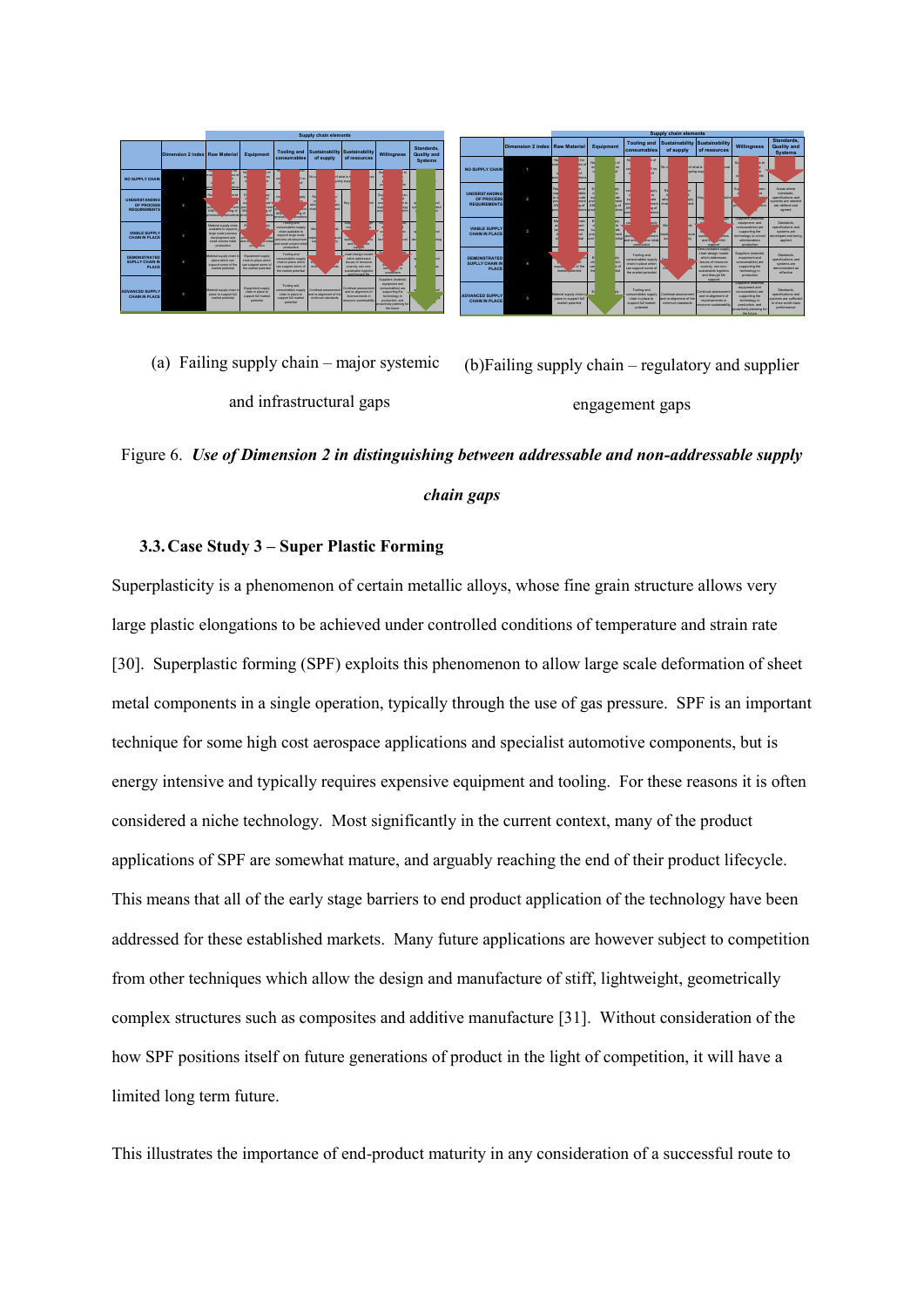market for a manufacturing technology [32]. Manufacturing technologies as a fundamental mechanism for achieving product and component characteristics [33], [34], are inherently always a step away from the end use, and must therefore be considered to be subservient to the underlying maturity of the end application.Typical approaches to technology and manufacturing readiness assume an ongoing upward trajectory, with additional development and application driving increased readiness [14]. The approach is not well suited to situations where the end application changes or ceases to exist. On this basis, as the need for a dimension of maturity relating product maturity is considered, it becomes clear that need is different than in the cases two dimensions already considered. For both technology and supply chain maturity there is an underlying assumption that increased levels of assessed maturity are inherently a good thing. In the case of product maturity this is not necessarily the case, as the benefit of targeting a technological solution to a product at the end of its lifecycle seems to be inherently less than applying the same benefit during the early to mid-stage of product maturity. That said, targeting manufacturing technology towards purely emerging product needs could be seen as a rather risky strategy unless it was part of some form pf portfolio planning.

Figure 7 shows a maturity structure on the same basis as Dimensions 1 and 2 but applied to product maturity. Again the elements have been developed based on practical experience of the barriers to implementation of manufacturing technology which relate to product in this case. Here the elements relating to market intelligence, product concept and financial viability are deemed to be the basic elements of a business case for development. The Intellectual Property and Legislative issues easy to overlook, especially when the detailed combination of process as applied to product are considered. Perhaps the most important success factor in the case of product is the extent and nature of Customer Pull. The Customer Pull elements is perhaps the central driver behind inclusion of the Product dimesions.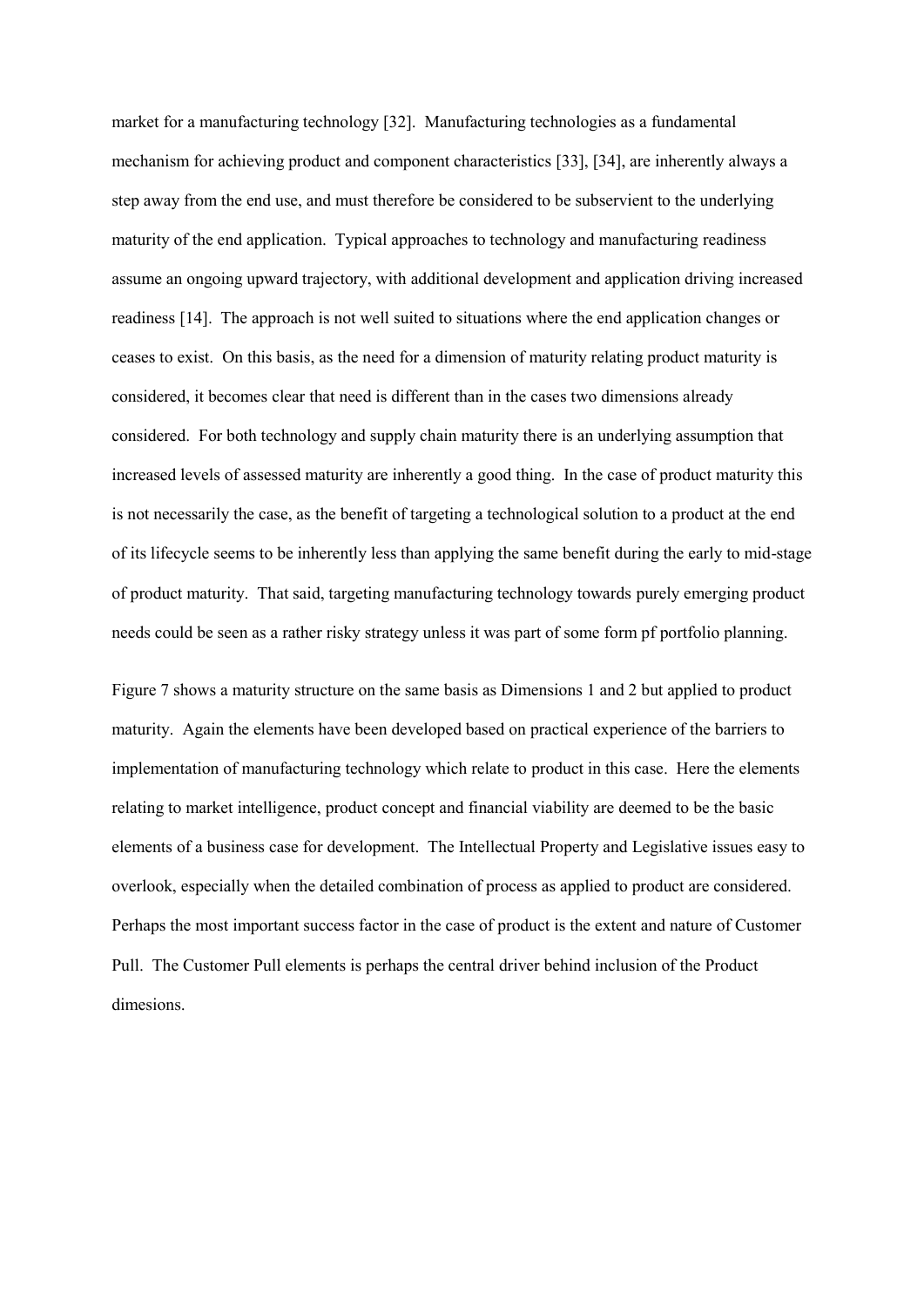|                                                                |                          | <b>Product dimension elements</b>                                                               |                                                                                                              |                                                                                                                    |                                                                                                      |                                                                                                                                                         |                                                                                                                         |  |  |  |
|----------------------------------------------------------------|--------------------------|-------------------------------------------------------------------------------------------------|--------------------------------------------------------------------------------------------------------------|--------------------------------------------------------------------------------------------------------------------|------------------------------------------------------------------------------------------------------|---------------------------------------------------------------------------------------------------------------------------------------------------------|-------------------------------------------------------------------------------------------------------------------------|--|--|--|
|                                                                | <b>Dimension 3 index</b> | <b>Market</b><br>intelligence                                                                   | Product<br>concept                                                                                           | <b>Financial</b><br>viability                                                                                      | <b>Customer pull</b>                                                                                 | Intellectual<br>property                                                                                                                                | Legislative<br>requirements                                                                                             |  |  |  |
| <b>NO TECHNOLOGY</b><br><b>PROPOSITION</b>                     |                          | No awareness of the<br>potential market for the<br>technology                                   | Technology is<br>scientifically interesting<br>without obvious<br>commercial outlets                         | No assessment of<br>development cost or<br>potential revenue from<br>the technology                                | aware of or supportive<br>of the technology                                                          | No awareness of<br>No commercial entities background intellectual No consideration given<br>property; no<br>consideration of<br>potential foreground IP | to legislation relating to<br>the technology                                                                            |  |  |  |
| <b>UNDERSTANDING</b><br>OF TECHNOLOGY<br><b>OPPORTUNITY</b>    | 2                        | Market potential of the<br>technology is<br>understood and<br>supports ongoing<br>investigation | <b>Product applications</b><br>are defeined and<br>under development                                         | Cost and benefit<br>drivers related to the<br>technology are<br>understood and<br>support further<br>investigation | Potential customers<br>are aware of the<br>technology and<br>offering low level<br>support           | Background IP is<br>understood with<br>mitigation plan for any<br>issues: areas for<br>foreground IP are<br>identifed                                   | Legal obtsacles which<br>need to be navigated<br>are known with plans to<br>address                                     |  |  |  |
| <b>BASIC</b><br><b>TECHNOLOGY</b><br><b>EXISTS</b>             | 3                        | Defined market is<br>being pursued for the<br>technology                                        | First-off products have<br>been developed for<br>commercial use with<br>the technology                       | Business case for the<br>technology has been<br>developed and<br>supported investment                              | Early adopters of the<br>technology are in place<br>and active                                       | addressed; foreground<br>IP protected                                                                                                                   | The technology has<br>Background IP issues been implemented in a<br>legally compliant<br>manner on lead<br>applications |  |  |  |
| <b>DEMONSTRATED</b><br><b>TECHNOLOGY</b><br><b>AVAILABLE</b>   | Δ                        | Technology is<br>supported by an active<br>market with clear<br>growth potential                | Products based on the<br>technology are<br>successful in the<br>market place, with<br>clear growth potential | Application costs for<br>routine use of the<br>technology are<br>understood                                        | Technology is widely<br>considered to be<br>essential with a high<br>level of demand to<br>implement | IP management issues<br>addressed: potential<br>for product / service<br>differentiation                                                                | Legal framework for<br>use of the technology                                                                            |  |  |  |
| <b>DIFFERENTIATING</b><br><b>TECHNOLOGY</b><br><b>OFFERING</b> | 5                        | Market growth is only<br>restricted by the pace<br>of technology<br>development                 | Second or third<br>generation products<br>based on the<br>technology are<br>available in the<br>marketplace  | Application costs for<br>implementation on next<br>genration products can<br>be readily obtained                   | Technology is a basic<br>requirement or pre-<br>requisite for all relevant<br>businesses             | Product or process IP<br>provides product or<br>service differentiation                                                                                 | is well understood                                                                                                      |  |  |  |

Figure 7. *Supply Chain Maturity – Dimension 3*

Returning specifically to SPF, the problem can be readily identified. The technology is well understood including its costs of implementation and use. The product application of the technology meets level 5 expectations. This knowledge is sufficient to firmly position the processing technology in its established niche. The problem is that it is competition with technologies, in this composite materials, threatens the existence of the niche, and certainly threatens the conditions which drive onward innovation. Without a level of forward innovation the technology development need to drive future market growth cannot be achieved. There is a need in this situation to drive alternative product applications as the mechanism to move the technology forward. Alternative uses of the technology, for example as a means of cost effective prototype or low volume production forces an alternative set of considerations provide this possibility but represent technology push rather than market pull. The technology challenge here would relate to establishing flexible tooling concepts which are cost effective at low volume. The use of the product maturity dimension on helping to articulate this combined challenge is illustrated in Figure 8.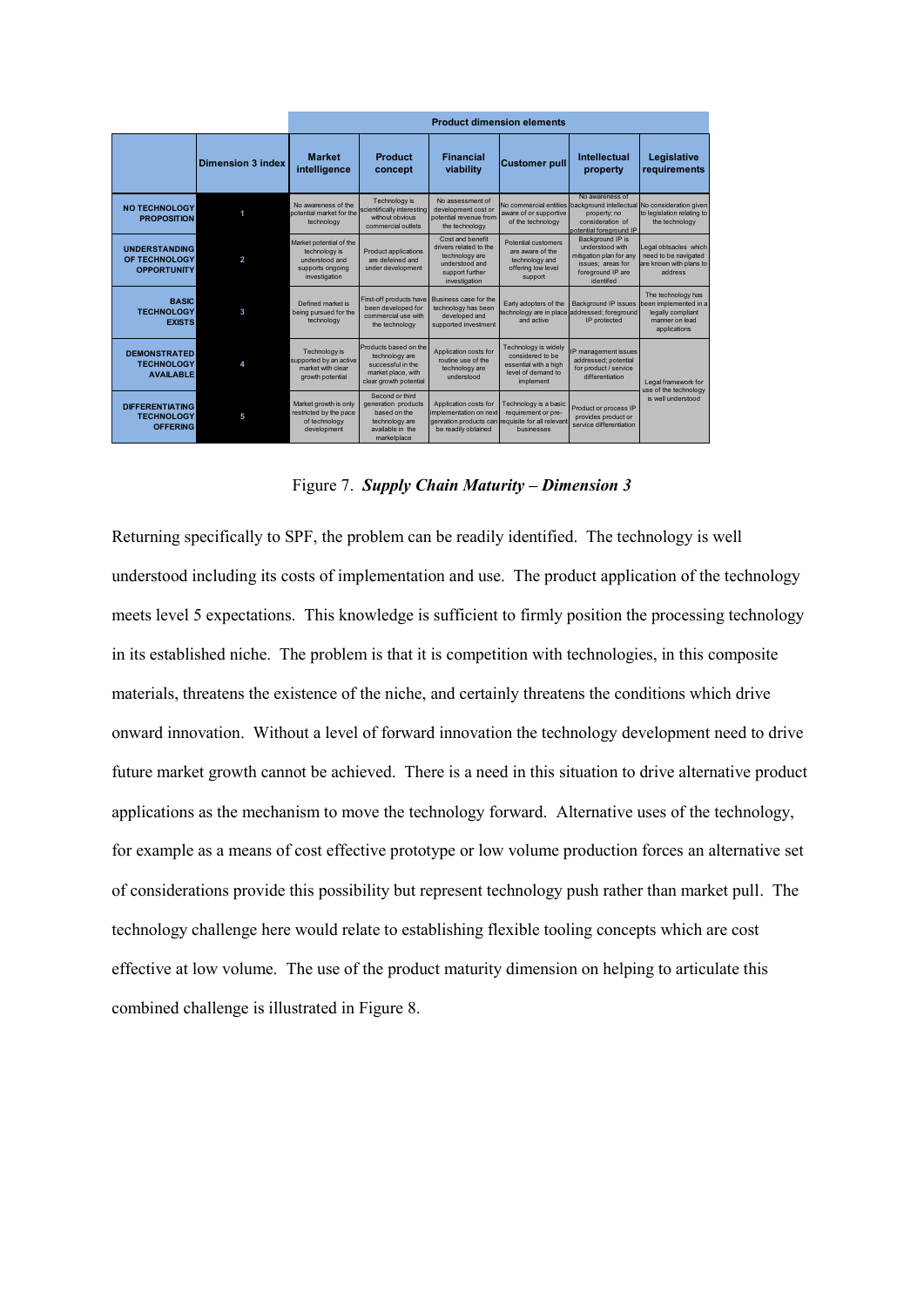|                                                                |                   | <b>Product dimension elements</b>                                                               |                                                                                                             |                                                                                                                    |                                                                                                 |                                                                                                                       |                                                                                                    |  |  |
|----------------------------------------------------------------|-------------------|-------------------------------------------------------------------------------------------------|-------------------------------------------------------------------------------------------------------------|--------------------------------------------------------------------------------------------------------------------|-------------------------------------------------------------------------------------------------|-----------------------------------------------------------------------------------------------------------------------|----------------------------------------------------------------------------------------------------|--|--|
|                                                                | Dimension 3 index | <b>Market</b><br>intelligence                                                                   | Product<br>concept                                                                                          | <b>Financial</b><br>viability                                                                                      | <b>Customer pull</b>                                                                            | Intellectual<br>property                                                                                              | Legislative<br>requirements                                                                        |  |  |
| <b>NO TECHNOLOGY</b><br><b>PROPOSITION</b>                     |                   | <b>No</b><br>the<br>$-45$<br>nota                                                               | scier<br>sting<br><b>ats</b><br>COL                                                                         | N<br>tof<br>st or<br>de <sup></sup><br><b>Jgy</b>                                                                  | No c<br>tities back                                                                             | 5f<br>N<br>potential to curound IP                                                                                    | ctual No co<br>ven<br>a to<br>to legi                                                              |  |  |
| <b>UNDERSTANDING</b><br>OF TECHNOLOGY<br><b>OPPORTUNITY</b>    | 2                 | Market potential of the<br>technology is<br>understood and<br>supports ongoing<br>investigation | a <sub>i</sub><br>under<br>ment                                                                             | Cost and benefit<br>drivers related to the<br>technology are<br>understood and<br>support further<br>investigation | Potential customers<br>are aware of the<br>technology and<br>offering low level<br>support      | Background IP is<br>understood with<br>mitigation plan for any<br>issues: areas for<br>foreground IP are<br>identifed | hich<br>Legal<br>in<br>are .                                                                       |  |  |
| <b>BASIC</b><br><b>TECHNOLOGY</b><br><b>EXISTS</b>             | з                 | Defined market is<br>being pursued for the<br>technology                                        | First-off products have<br>been developed for<br>commercial use with<br>the technology                      | Business case for the<br>technology has been<br>developed and<br>supported investment                              | Early adopters of the<br>technology are in place<br>and active                                  | Background IP issues<br>addressed; foreground<br>IP protected                                                         | The technology has<br>been implemented in a<br>legally compliant<br>manner on lead<br>applications |  |  |
| <b>DEMONSTRATED</b><br><b>TECHNOLOGY</b><br><b>AVAILABLE</b>   |                   |                                                                                                 |                                                                                                             |                                                                                                                    |                                                                                                 |                                                                                                                       |                                                                                                    |  |  |
| <b>DIFFERENTIATING</b><br><b>TECHNOLOGY</b><br><b>OFFERING</b> | 5                 | Mar <sup>1</sup>                                                                                | Second or third<br>generation products<br>based on the<br>technology are<br>available in the<br>marketplace | n for<br>Iger.<br>$\mathbf{h}$<br>ned                                                                              | Technology is a basic<br>requirement or pre-<br>ts can requisite for all relevant<br>husinesses | Product or process IP<br>provides product or<br>service differentiation                                               | is well understood                                                                                 |  |  |



Figure 8. *SPF product maturity challenges*

So in this case the proposition is about taking an already mature, and arguably sunset technology, and repositioning it as a flexible, and adaptable process. Clearly in this situation there are threats for other competing technology, most notably digitisation of manufacturing generally as well as specific manufacturing techniques including composite material and additive manufacture. In this case it becomes essential to consider the availability of suitable end product applications as a critical success factor in any specific aspect of technology development, and crate the case for developing the technology further (assuming this is genuinely believed to be a valid approach with a future). In this case the product dimension of the maturity framework makes this issue of target product maturity very clear, and also signposts the potential importance of a revised version of the process as a prototyping method. The approach also assists those involved in the strategic development of this very sophisticated and capable technique to recognise the need to address the technology gaps that currently make widespread application early stage product development problematic. In particular it helps clarify the route to achieving the basic building blocks required for new applications, which may require development of some of the underpinning aspects of flexible processing on established products in order to help make the case for the future uses. Finally it identifies the challenge of aligning this technology potential to the next generation of products to support their development.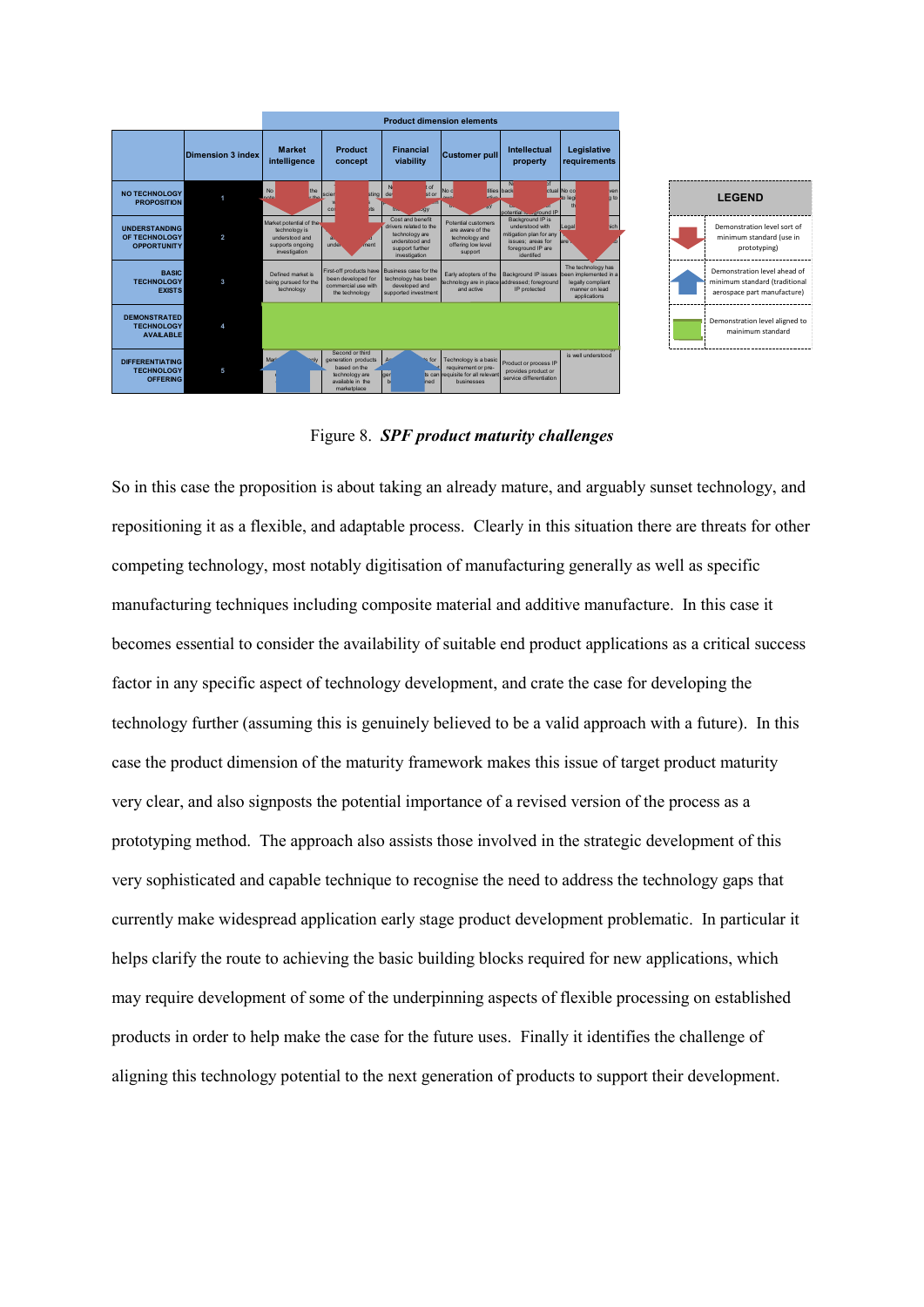#### **4. DISCUSSION**

The valley of death concept has been essential to the success in the UK of raising awareness of high value manufacturing issues, especially in the UK where it has driven the establishment of the HVM Catapult network, including the AFRC. It has helped decision makers understand the need to connect fundamental research with industrial innovation. It does however describe a particular situation and a particular aspect of providing the solution. The more generalised 'long valley of death' concept outlined in Figure 2 is more complete, and outlines a broader range of issues and necessary aspects of routes to resolving it. In particular a broader consideration of the long valley of death model and the issues it raises forces consideration not just of readiness, but of maturity, and that in turn drives the view expressed here that there are multiple dimensions of maturity, three of which are described here.

There is some value in taking the long valley of death concept and the three proposed dimensions of maturity and describing a unified view. Figure 9 achieves this in very simple terms by reducing the long valley of death challenge to the transition between conception of technology to its use in production. The combination of the three dimensions of maturity can be seen to combine to form a Foundation for Innovation (FFI). Given that this work is focused on manufacturing there is a subtle but important difference between the roles of the three dimensions of maturity within the foundation for innovation. The technology and supply chain dimensions should be seen as pillars of the FFI. There needs to be a level of balance between the maturity states of the two, and there needs to be a strong and consistent basis for development in each case. The product dimension needs to be considered differently. As already discussed, addressing the product dimension is not simply about achieving the highest possible level of product maturity. It is meant to drive consideration of the anticipated end use of a manufacturing technology in the context of where that end-use application is in its lifecycle. In many cases the target point will be towards the midpoint of the maturity range. This means that the product dimension plays a number of different, but essential, roles in the FFI:

 It distinguishes between technology push and market pull in the context of the use of a manufacturing technology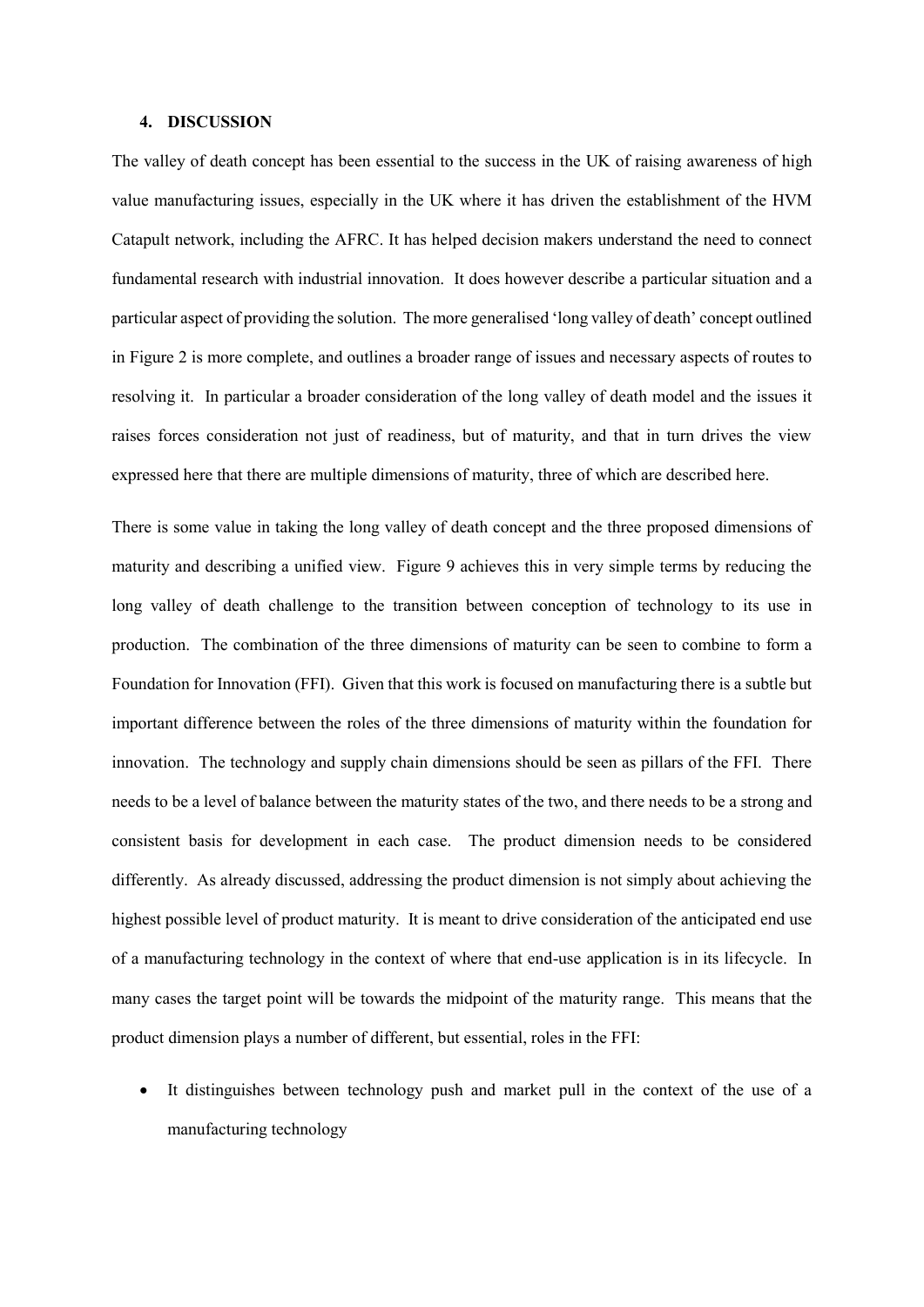- It provides a means of understanding the length of the journey from conception to production, and the pace that needs to be achieved
- It provides the imperative to deliver foundational capability within a definable timeframe in order to avoid missing key implementation opportunities
- It drives strategic decision making on whether to extend the scope of technology on current programmes in order to get them into a good position for future applications, in this way it can provide the basis for a consistent strategic thread between development programmes

Based on this the Product dimension is seen as the spanning device which fundamentally drives the connection between manufacturing technology conception and production. As has previously been stated, manufacturing technologies and, and always will be subservient to products and product service offerings as an manufacturing technology without an end use has little or no value.



Figure 9**.** *Valley of Death 2.0, bridged by a Foundation for Innovation*

The three dimensions are not necessarily exhaustive. A key limitation of the specifics of the three dimensions that have been developed and their underlying elements is that it may have been unduly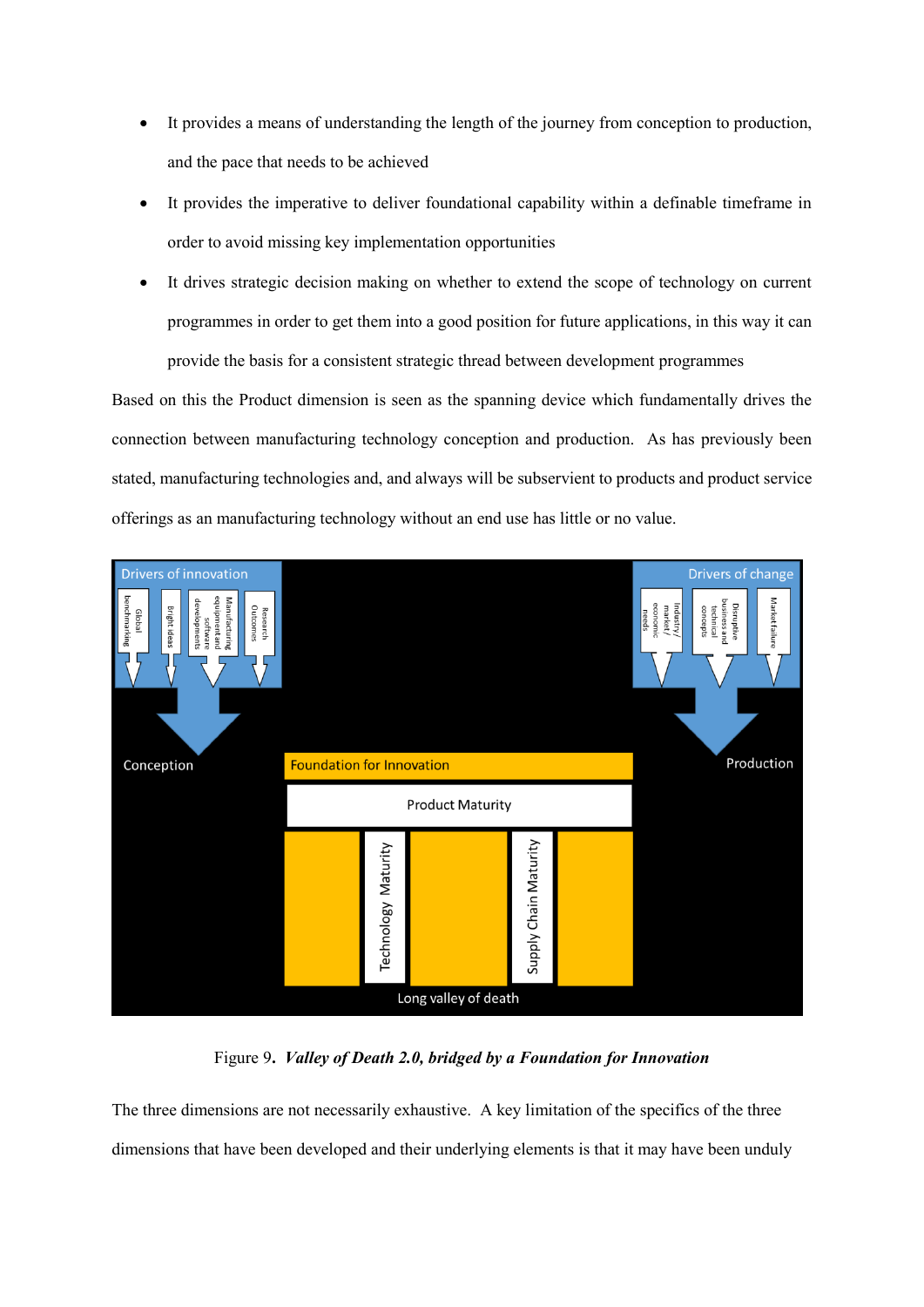influenced by the origin of this work from the context of metal forming and forging research provision. Sustainability in the context of business and commercial robustness rather than environmental sustainability is included at the element level of two of the three dimensions. Under particular circumstances it is quite possible that a fourth sustainability dimension, which would probably operate as a foundational pillar, might be added. This has been omitted in the current work as it is assumed to be implicit in some of the other considerations. Likewise it is easy to see how digital manufacturing considerations might be deemed to be of sufficient importance to represent a dimension in its own right, again depending on the specific context and emphasis that is needed. That said the three dimensions shown here are deemed to be somewhat generic and even if additional dimensions might be consider under certain particular circumstances, the three presented here are would be retained and would be central to the foundational maturity assessment.

Within a network of research and innovation providers such as the HVM Catapult, articulating the FFI and achieving a viable and known position against it provides the basis completion of client based readiness task and projects with substantially enhanced pace. In this sense it is seen as a key enabling mechanism to digitalisation manufacturing. If digital manufacturing is going to achieve one thing it will be to make supply chains and product development more agile. This could mean that the pace of change in manufacturing will accelerate beyond recognition, as has already been the case in digital communications. For this to happen, and for this working landscape to allow and facilitate the progressive developments of new manufacturing technologies it is essential that research providers can respond to emerging customer demands on an agile basis. For many long running steams of technology innovation this means establishing a foundation for innovation, on which readiness projects can be built and executed much more rapidly than in today's environment. These linkages digital manufacturing and Industrie 4.0 have provided the motivation to describe the model in Figure 9 as the valley of Death 2.0. This is meant to suggest a linkage and relevance of this foundational approach to the digital manufacturing landscape.

## **5. FURTHER WORK**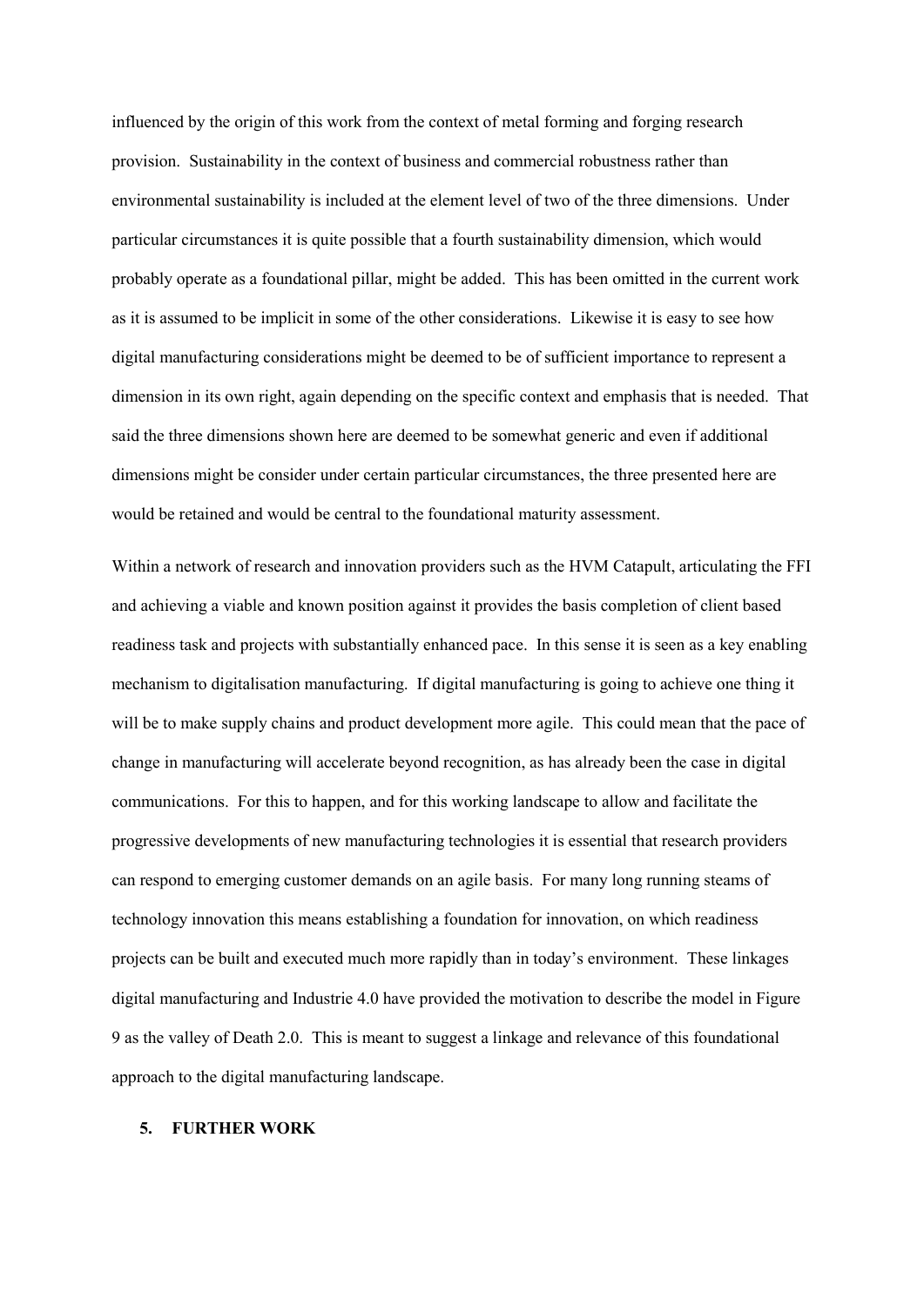This preliminary investigation has demonstrated the need to articulate maturity rather than readiness in dealing with the underlying state of technical development offerings from research networks. It also demonstrates that technology, supply chain, and product dimensions of maturity are necessary to address different circumstances and situations. The concept of foundational and spanning dimensions of maturity seems to be helpful as a mode of use for the combined framework. This however requires validation through practical validation activity. A further phase of work will be undertaken to develop the FFI framework further and to address the issue of how many and which dimensions are sufficient to address the issue on a generic basis and on a broader range of circumstances.

#### **6. CONCLUSIONS**

- 1. The 'valley of death' illustration of the gap between basis research and development, and production implementation has been critical to achieving a focus on close to market manufacturing R&D, especially in the UK
- 2. That model is however somewhat limited to particular cases and situations. In particular it does not support decision making at the level of widespread market failure, or on how to progress technology development which might be targeted and multiple end uses.
- 3. A development of the Valley of Death model, termed the 'Long Valley of Death' is proposed to more fully articulate the total problem.
- 4. Since the original work on which defined TRLs there has been a significant body of work which has resulted in quite systematic and in some cases extensive methodologies for managing technology insertion risks both generally and for manufacturing technology.
- 5. These approaches are mainly designed for the management of risk during live or committed project activity, and are not as well focused on situations of generic market failure, or on establishing foundational capability for general use.
- 6. A gap is believed to exist in the provision of manufacturing technology management tools and techniques that can assess the extent to which pre-requisites for successful large scale innovation led investment programmes.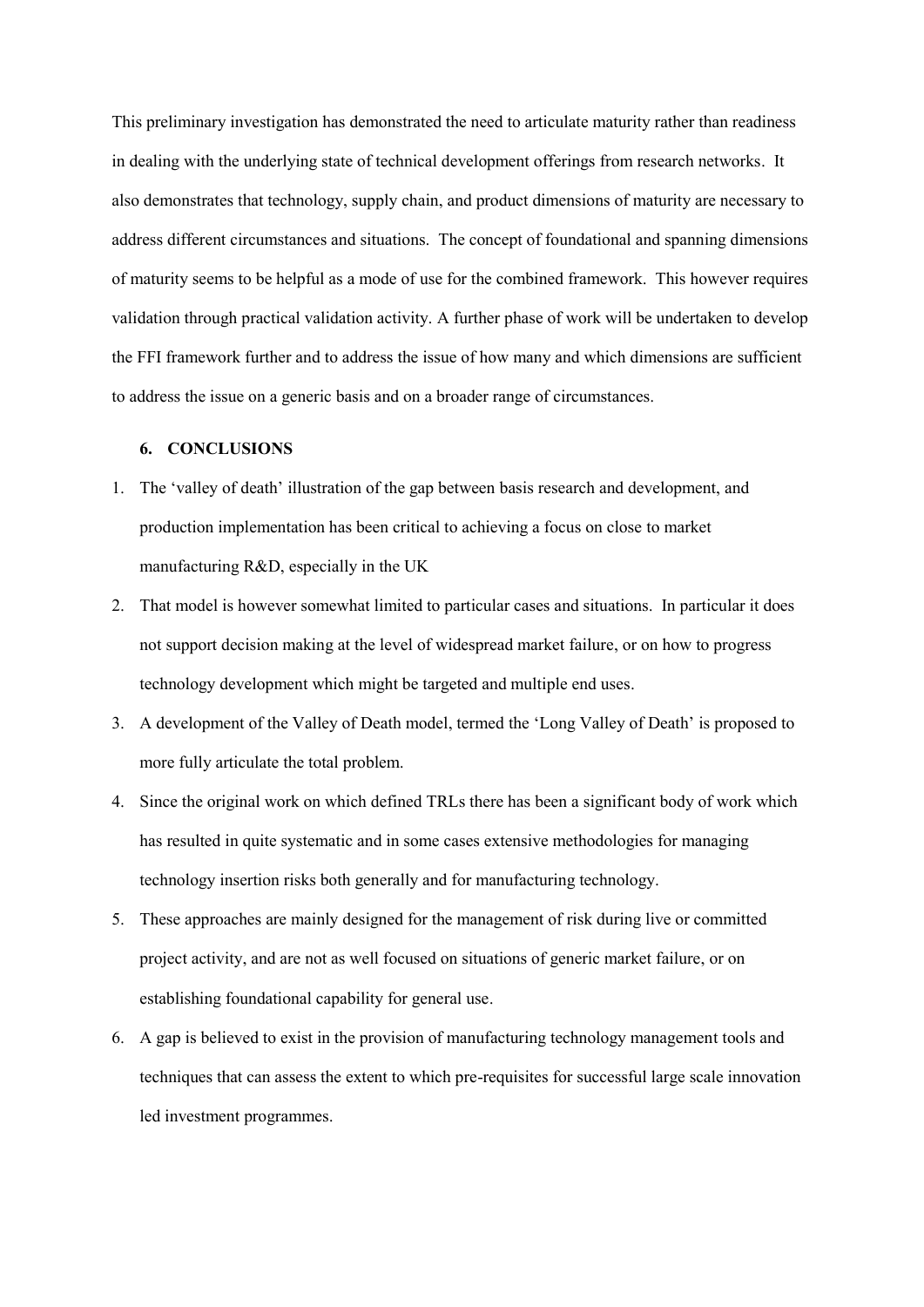- 7. The use of maturity as a generic, non-time bound indicator of development status is preferred to readiness in the development of this foundational
- 8.
- 9.
- 10. The three dimensional Foundation for Innovation (FFI) approach is proposed as a technique which can help articulate whether the basic ingredients are in place for rapid readiness development and with a level of pace and agility that is consistent with digital manufacturing aspirations
- 11. Further work will be needed to validate the FFI framework and to determine whether the three proposed dimensions are not only necessary, but that sufficient dimensions can be articulated such that the framework id sufficient to provide a robust and generic framework for foundational manufacturing innovation.

## **REFERENCES**

- 1. House of Commons Science and Technology Committee, Bridging the valley of death: improving commercialisation of research. 2013. eighth report of session 2012-13
- 2. Wang B, Kessler WC, Dugenske A. Engineering and manufacturing: concurrent maturation of xRL. In: Bryson JR, Clark J and Vanchan V (eds) *Handbook of Manufacturing Industries in the World Economy* .Edward Elgar Publishing. 2015, pp.109-120
- 3. Altunok, T. and Cakmak, T., 2010, A technology readiness levels (TRLs) calculator software for systems engineering and technology management tool, Advances in Engineering Software, Volume 41, Issue 5, Pages 769–778
- 4. Mankins JC. Technology Readiness Levels A White Paper, Advanced Office NASA. 1995
- 5. US DoD. Manufacturing Readiness Level (MRL) Deskbook Version 2.0. United States Department of Defence Manufacturing Technology Program. 2011.
- 6. Herrmann, Ch, Schmidt, Ch, Kurle, D, Blume, S and Thiede, S, 2014, Sustainability in manufacturing and factories of the future, International Journal of Precision Engineering and Manufacturing-Green Technology, Volume 1, Issue 4, p.283-292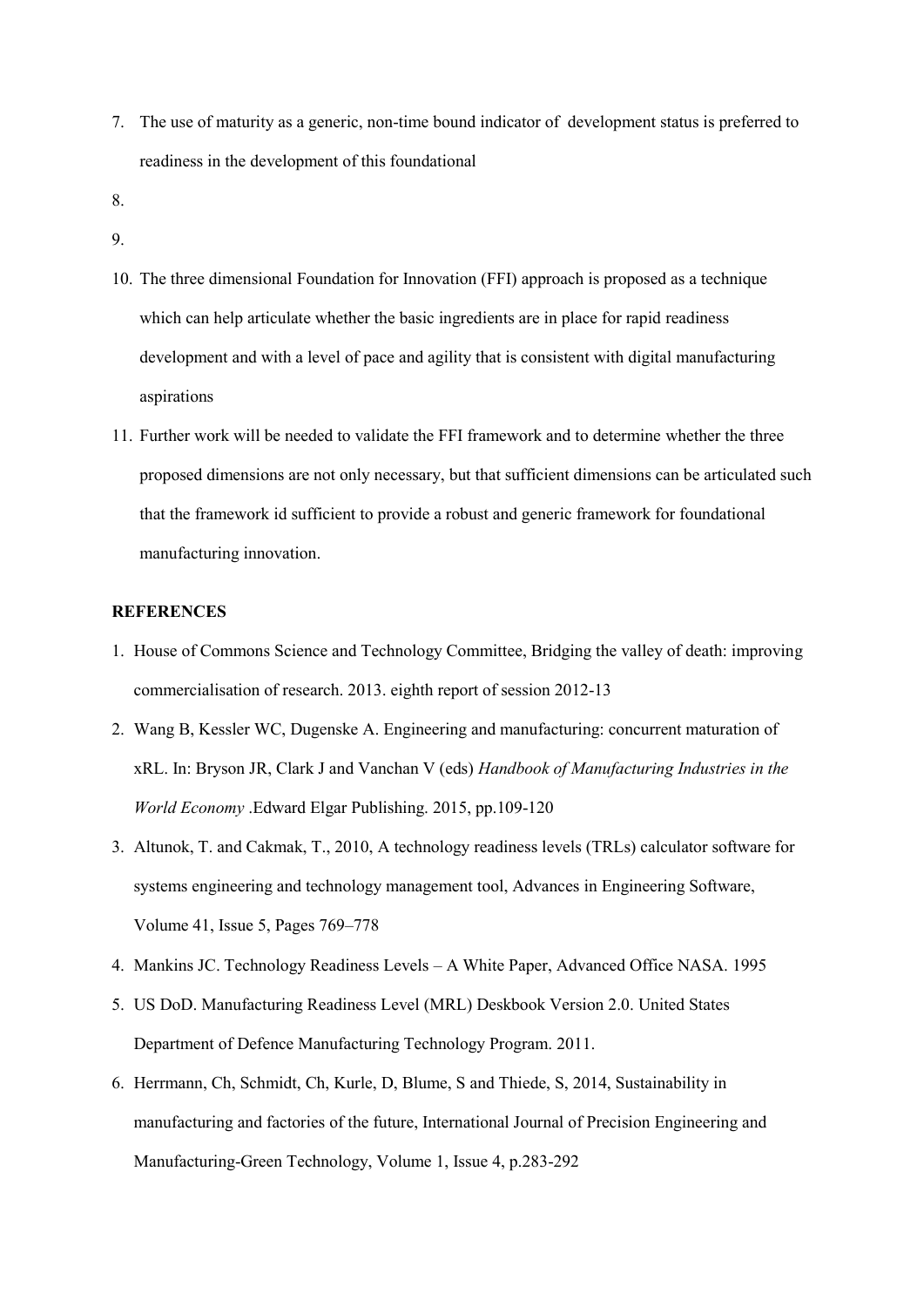- 7. Lee, JY, Lee, YT, 2014, A framework for a research inventory of sustainability assessment in manufacturing, Journal of Cleaner Production, Volume 79, Pages 207–218
- 8. The Automotive Council*.* Automotive technology and manufacturing readiness levels-a guide to recognised stages of development within the automotive industry. [http://www.apcuk.co.uk/how](http://www.apcuk.co.uk/how-we-can-help/services/manufacturing-readiness-levels/)[we-can-help/services/manufacturing-readiness-levels/](http://www.apcuk.co.uk/how-we-can-help/services/manufacturing-readiness-levels/) (2011, accessed 1 Feb 2016)
- 9. Ward MJ, Halliday ST and Foden J. A readiness level approach to manufacturing technology development in the aerospace sector: an industrial approach, *Proceedings of the Institution of Mechanical Engineers, Part B: Journal of Engineering Manufacture,* 2011*;*22(63):547-552 ·
- 10.Mankins JC. Technology readiness and risk assessments: A new approach, *Acta Astronautica,* 2009; 65: 1208-1215.
- 11.Tao L, Probert D, and Phaal R. Towards an integrated framework for managing the process of innovation, *R&D Management.* 2010; 40: 19-30
- 12.Hicks B, Larsson A, Culley S and Larsson A. Methodology for evaluating technology readiness during product development, in International Conference on Engineering Design, 2009, ICED'09, Stanford University
- 13.Islam N. Innovative manufacturing readiness levels (IMRLs) a new readiness matrix, *Int. J. Nanomanufacturing*, 2010; 6 (1/2/3/4): 362-375.
- 14.Tetlay, A. and John, Ph., 2009, *Determining the lines of system maturity, system readiness and capability readiness in the system development life cycle*, Cranfield University, UK
- 15.Nuclear Decommissioning Authority, 2014, Guide to Technology Readiness Levels for the NDS Estate and its Supply Chain, Issue 2, (Purchase Order: 13594)
- 16.Seabloom, M.S. and Lemmerman, L.A., 2012, Measuring technology maturity and readiness for mission infusion, IEEE International Geoscience and Remote Sensing Symposium (IGARSS), Pages: 5646-5649
- 17.Mangan, J. and Lalwanii, Ch., 2016, Global Logistics and Supply Chain Management, Third Edition, Publisher: John Wiley & Sons Ltd, ISBN: 9781119117827,p.10
- 18.Kozlenkova IV, Hult TM, , Lund DJ,. Mena JA, Kekec P., The Role of Marketing Channels in Supply Chain Management, Journal of Retailing, May 20, 2015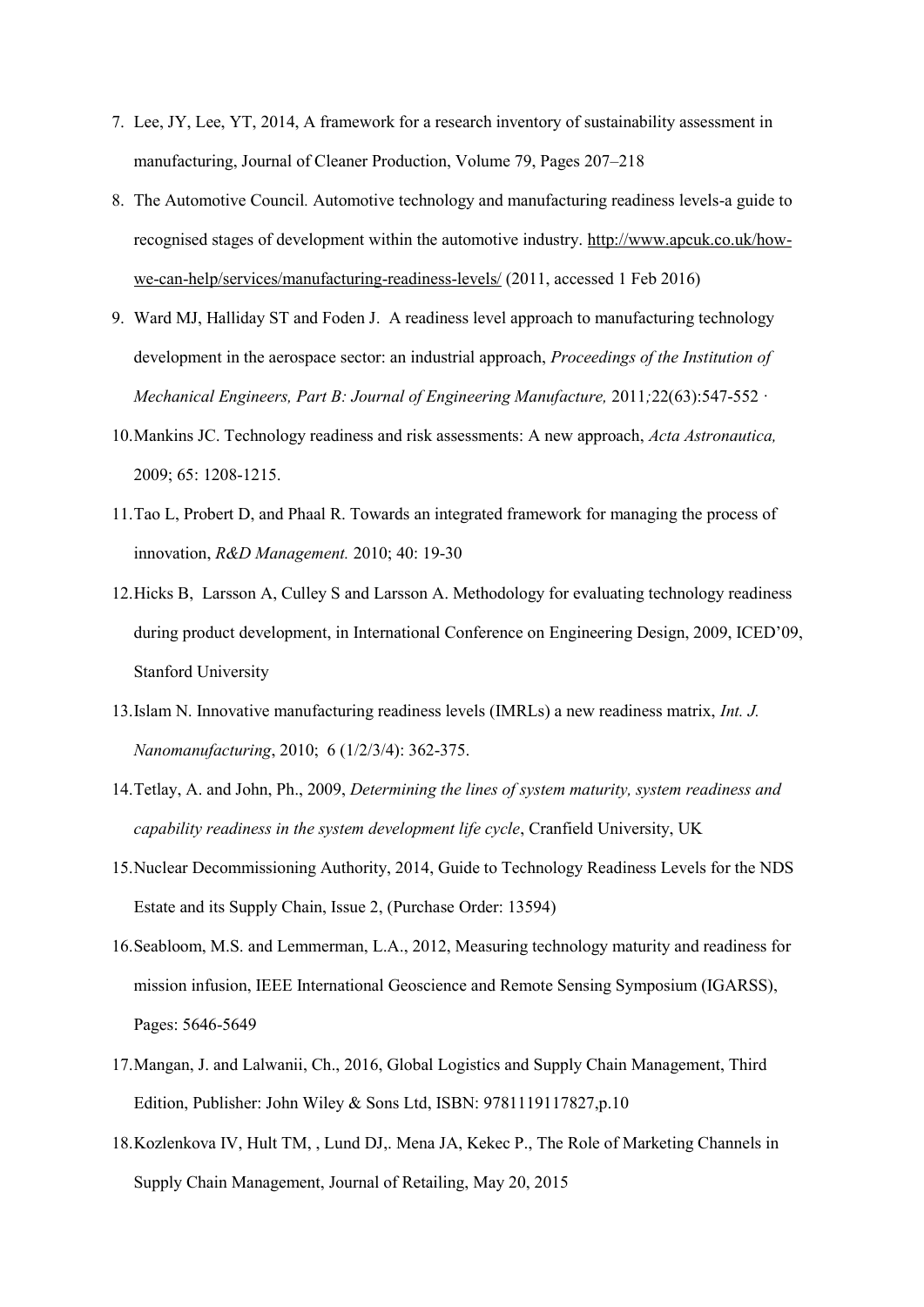- 19.Mentzer, JT, DeWitt, W, Keebler, JS, Min, S, Nix, NW, Smith, CD, and Zacharia ZG, 2001, Defining Supply Chain Management, Journal of Business Logistics, Vol 22, No 2, p.6, accessed through Wiley Online Library on 17/03/2017
- 20.Lind, F., Styhre, A. and Aaboen, L., 2013, Exploring university-industry collaboration in research centres, European Journal of Innovation Management, Volume 16, Issue 1, Pages 70 – 91
- 21.Tash, W.R., 2006, Evaluating Research Centres and Institutes for Success, Published by WT & Associates, ISBN:1-59971-769-7
- 22.Phaal R, Clare J.P. Farrukh, David R. Probert, Technology roadmapping—A planning framework for evolution and revolution, Technological forecasting and social change, 71, 1-1, 2004, pp5-26
- 23.Office of National Statistics, Manufacturing in the UK: an economic analysis of the sector, BIS statistics, Dec 2010
- 24.The Automotive Council, Growing the Automotive Supply Chain: Assessing the Upstream Sourcing Potential. [www.automotivecouncil.co.uk/wp-content/uploads/2014/11/Growing-the-](http://www.automotivecouncil.co.uk/wp-content/uploads/2014/11/Growing-the-Automotive-Supply-Chain-2014-0411141.pdf)[Automotive-Supply-Chain-2014-0411141.pdf](http://www.automotivecouncil.co.uk/wp-content/uploads/2014/11/Growing-the-Automotive-Supply-Chain-2014-0411141.pdf) (2014, accessed 1 Feb 2016)
- 25.Orsato, R.J. & Wells,P., 2007, U-turn: the rise and demise of the automobile industry, Journal of Cleaner Production, Volume 15, Issues 11-12, p. 994-1006
- 26.Veloso, F., and Kumar, R., 2002, Section II: Major Drivers for Automotive Industry, The automotive supply chain: Global Trends and Asian Perspective, Carnegie Mellon University, p.4-5
- 27.Kagermann, H., 2015, Change Through Digitization Value Creation in the Age of Industry 4.0, Management of Permanent Change, p.35-43, Online ISBN: 978-3-658-05014-6, Publisher Springer Fachmedien Wiesbaden
- 28.HM Government, 2015, Strengthening UK manufacturing supply chains An action plan for government and industry, p.9-10, Available online at: [https://www.gov.uk/government/uploads/system/uploads/attachment\\_data/file/407071/bis-15-6](https://www.gov.uk/government/uploads/system/uploads/attachment_data/file/407071/bis-15-6-strengthening-uk-manufacturing-supply-chains-action-plan.pdf) [strengthening-uk-manufacturing-supply-chains-action-plan.pdf](https://www.gov.uk/government/uploads/system/uploads/attachment_data/file/407071/bis-15-6-strengthening-uk-manufacturing-supply-chains-action-plan.pdf)
- 29.Roh, J., Hong, P. and Min, H., 2014, Implementation of a responsive supply chain strategy in global complexity: The case of manufacturing firms, International Journal of Production Economics, Volume 147, Part B, p.198-210